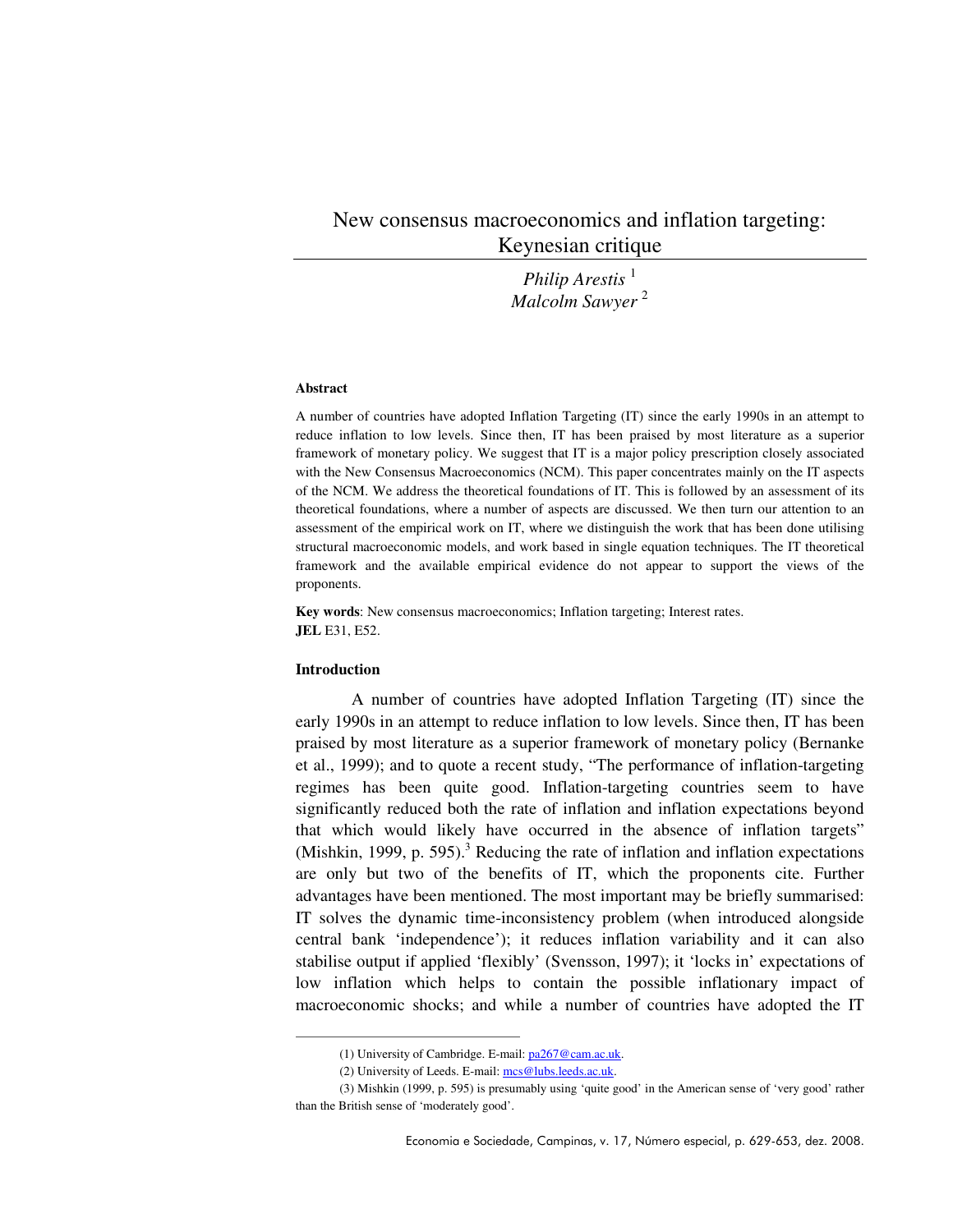strategy, there does not seem to be a country that having adopted IT, abandoned it subsequently. $4$ 

Inflation targeting, as that term has become to be understood, involves rather more than just targeting the rate of inflation as an objective of economic policy. It is taken here to include the following: (i) the setting by government (normally) of a numerical target range for the rate of (price) inflation; (ii) the use of monetary policy as the key policy instrument to achieve the target, with monetary policy taking the form of interest rate adjustments; (iii) the operation of monetary policy in the hands of an 'independent' Central Bank; (iv) monetary policy only concerned with the rate of inflation, and the possible effects of monetary policy on other policy objectives is ignored, or assumed to be nonexistent, with the exception of short-term effects. The last item needs to be qualified in that not always it the case that IT central banks are so monolithic. The European Central Bank (ECB), for example, comes under the category of a 'single minded' central bank, in that it only pays regard to inflation. The Bank of England, by contrast, does not come under the same category. This is so in that its approach to IT policy appears to be concerned with a broader range of objectives, or at least makes some allowance for impact of interest rate changes on, for example, housing market. The Bank of England's symmetric approach to IT also implies concern with the costs of deflation being at least as great as the costs of inflation.

We suggest that IT is a major policy prescription closely associated with the New Consensus Macroeconomics (NCM). In a series of separate papers we discuss NCM along with its economic policy prescriptions in a general way, and conclude that monetary policy is upgraded while fiscal policy is downgraded within the confines of this paradigm (Arestis; Sawyer, 2003a, 2003b). In Arestis and Sawyer (2002) we deal with the properties of monetary policy within three macroeconometric models used by the ECB, the Bank of England and the Federal Reserve System (Fed). We conclude that at the empirical level the impact of changes in the rate of interest on inflation is weak in the long run, but that stronger effects are evident on investment. This paper concentrates mainly on the IT aspects of the NCM at both the theoretical and empirical levels. This is an exercise worth undertaking for two reasons. IT is an important theoretical and policy ingredient of NCM. Secondly, it has become a popular theoretical framework and policy tool; it has actually been adopted by a number of countries throughout the world (Fracasso et al., 2003, refer to 'more than 20 countries').

<sup>(4)</sup> One, of course, can argue that since the first country to have adopted it (New Zealand) only did so in 1990. It is, thus, too soon to declare the strategy as 'quite good'. Especially so in the rather 'serene' environment, which the 1990s decade enjoyed.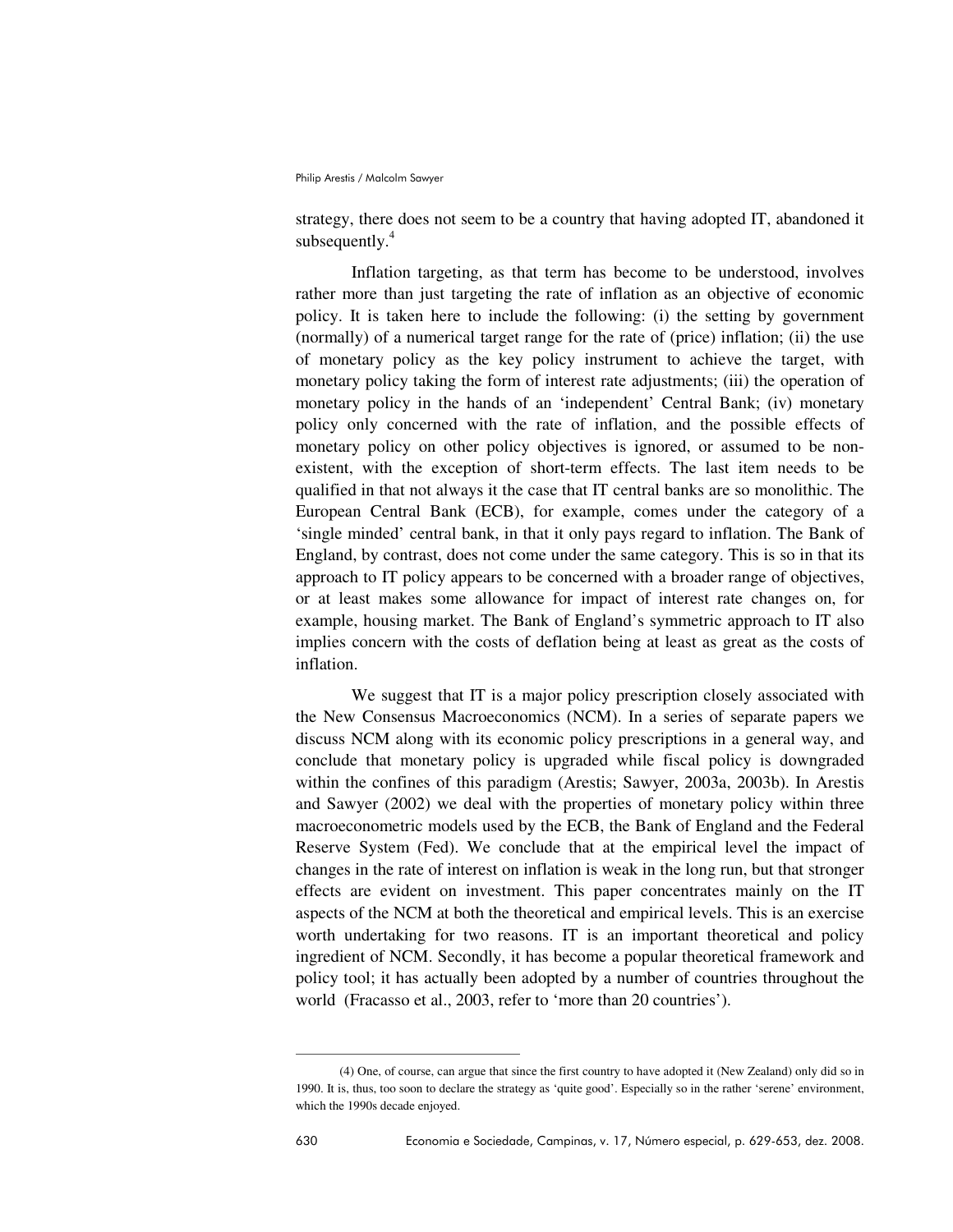We begin by addressing the theoretical foundations of IT in the section immediately below. This is followed by an assessment of its theoretical foundations, where a number of aspects are discussed. We then turn our attention to an assessment of the empirical work on IT, where we distinguish the work that has been done utilising structural macroeconomic models, and work based in single equation techniques. A final section summarises the argument and concludes.

# **1 Inflation targeting and new consensus macroeconomics**

NCM can be described succinctly in the following three equations (see, for example, McCallum, 2001; Arestis and Sawyer, 2002):

- (1)  $Y_{t}^{g} = a_0 + a_1 Y_{t-1}^{g} + a_2 E_t (Y_{t+1}^{g}) a_3 [R_t E_t (p_{t+1})] + s_1$  $(2) p_t = b_1 Y_{t}^g + b_2 p_{t-1} + b_3 E_t (p_{t+1}) + s_2$
- (3) R<sub>t</sub> = (1- c<sub>3</sub>)[RR<sup>\*</sup> + E<sub>t</sub> (p<sub>t+1</sub>) + c<sub>1</sub>Y<sup>g</sup><sub>t-1</sub> + c<sub>2</sub> (p<sub>t-1</sub> p<sup>T</sup>)] + c<sub>3</sub>R<sub>t-1</sub> + s<sub>3</sub>

with  $b_2 + b_3 = 1$ , where  $Y^g$  is the output gap, R is nominal rate of interest, p is rate of inflation,  $p^T$  is inflation rate target, RR<sup>\*</sup> is the 'equilibrium' real rate of interest, that is the rate of interest consistent with zero output gap which implies from equation (2), a constant rate of inflation,  $s_i$  (with  $i = 1, 2, 3$ ) represents stochastic shocks, and  $E_t$  refers to expectations held at time t. Equation (1) is the aggregate demand equation with the current output gap determined by past and expected future output gap and the real rate of interest. Equation (2) is a Phillips curve with inflation based on current output gap and past and future inflation. Equation (3) is a monetary-policy rule (defined by, for example, Svensson, 2003, p. 448, amongst others, as a 'prescribed guide for monetary-policy conduct'), which can be regarded as a replacement for the old LM-curve. In this equation, the nominal interest rate is based on expected inflation, output gap, deviation of inflation from target (or 'inflation gap'), and the 'equilibrium' real rate of interest.<sup>5</sup> The lagged interest rate represents interest rate 'smoothing' undertaken by the monetary authorities, which is thought as improving performance by introducing 'history dependence' (see, for example, Rotemberg; Woodford, 1997; Woodford,

<sup>(5)</sup> In Taylor (1993) the original monetary-policy rule formulation was  $Rt = RR^* + dYgt + d2$  (pt – p<sup>\*</sup>), where the symbols are as above, with the exception  $p^*$  which stands for the desired inflation rate, the coefficients are  $d1 = 0.5$  and  $d2 = 1.5$ ,  $p^*$  is 2 per cent and the average short term real interest rate is 2 per cent; so that RR<sup>\*</sup> is 4 per cent. d2 is required to be greater than one, the 'Taylor Principle', for unique equilibrium in sticky-price models (Taylor, 1999; Woodford, 2001). For a recent critique and further elaboration, as well as for a discussion of rules of monetary policy and a suggestion for describing IT as a 'forecast-targeting rule', or 'forecast targeting' (with the Reserve Bank of New Zealand being cited as an example of this procedure), see Svensson (2003). This is essentially what Blinder (1998) describes as 'dynamic programming' and 'proper dynamic optimization'.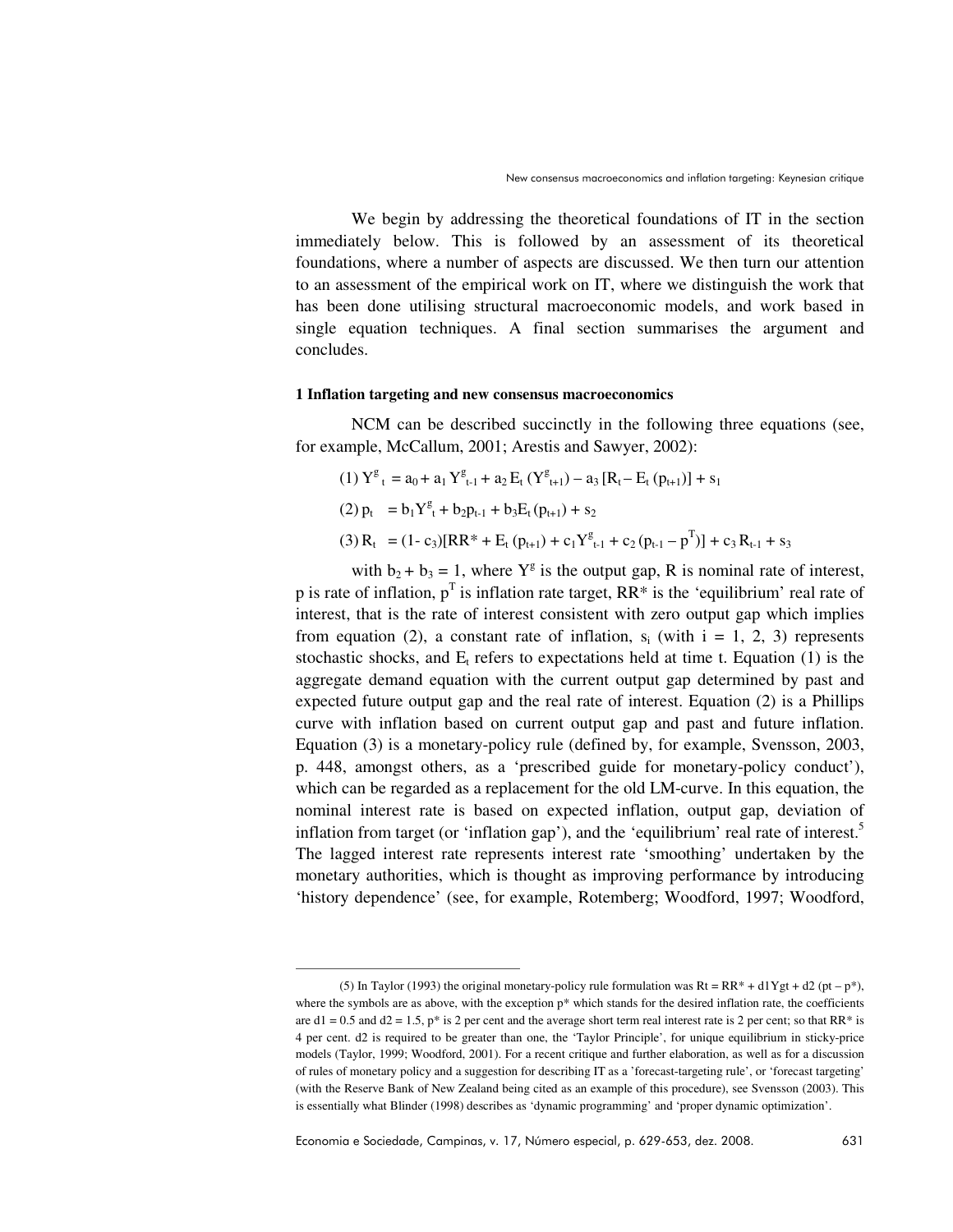1999).<sup>6</sup> There are three equations and three unknowns: output, interest rate and inflation.

This model has a number of additional, and relevant, characteristics. Equation (1) resembles the traditional IS function, but expenditure decisions are seen to be based on intertemporal optimization of a utility function. There are both lagged adjustment and forward-looking elements; the model allows for sticky prices (the lagged price level in the Phillips-curve relationship) and full price flexibility in the long run. The term  $E_t$  ( $p_{t+1}$ ) in equation (2) can be seen to reflect central bank credibility. If a central bank can credibly signal its intention to achieve and maintain low inflation, then expectations of inflation will be lowered and this term indicates that it may possible to reduce current inflation at a significantly lower cost in terms of output than otherwise. Equation (3), the operating rule, implies that 'policy' becomes a systematic adjustment to economic developments rather than an exogenous process. It stipulates that the nominal rate of interest is the sum of the real interest rate and expected inflation. As such, it incorporates a symmetric approach to inflation targeting. Inflation above the target dictates higher interest rates to contain inflation, whereas inflation below the target requires lower interest rates to stimulate the economy and increase inflation. Equation (3) contains a stochastic shock element, implying that monetary policy operates with random shocks; this is not always the case in the literature, where in some cases this element is not incorporated in equation  $(3)$  – see, for example, McCallum,  $2001$ ).<sup>7</sup>

The approach we have just briefly sketched can be viewed as 'new consensus' through its emphasis on a number of factors. The supply-side determined equilibrium level of unemployment (the 'natural rate' or the nonaccelerating inflation rate of unemployment, the NAIRU), its neglect of aggregate or effective demand and fiscal policy, as well as the elevation of monetary policy at the expense of fiscal policy, are the major factors.

<sup>(6)</sup> Variations on this theme could be used; for example, interest rate 'smoothing' in equation (3) is often ignored, as is the lagged output gap variable in equation (1) so that the focus is on the influence of expected future output gap in this equation. It is also possible to add a fourth equation to (1) - (3) reported in the text. This would relate the stock of money to 'demand for money variables' such as income, prices and the rate of interest, which would reinforce the endogenous money nature of this approach with the stock of money being demand determined. Clearly, though, such an equation would be superfluous in that the stock of money thereby determined is akin to a residual and does not feed back to affect other variables in the model. We have explored this issue and others related to whether the stock of money retains any causal significance at some length in Arestis and Sawyer (2003b).

<sup>(7)</sup> The model as a whole contains the neutrality of money property, with inflation determined by monetary policy (that is the rate of interest), and equilibrium values of real variables are independent of the money supply. The final characteristic we wish to highlight is that the stock of money has no role in the model; it is merely a 'residual'. In the simple model above, the stock of money makes no appearance: the addition of a demand for money equation would serve to indicate the stock of money determined by the demand for money. We have discussed this latter issue extensively in Arestis and Sawyer (2003a, 2003b).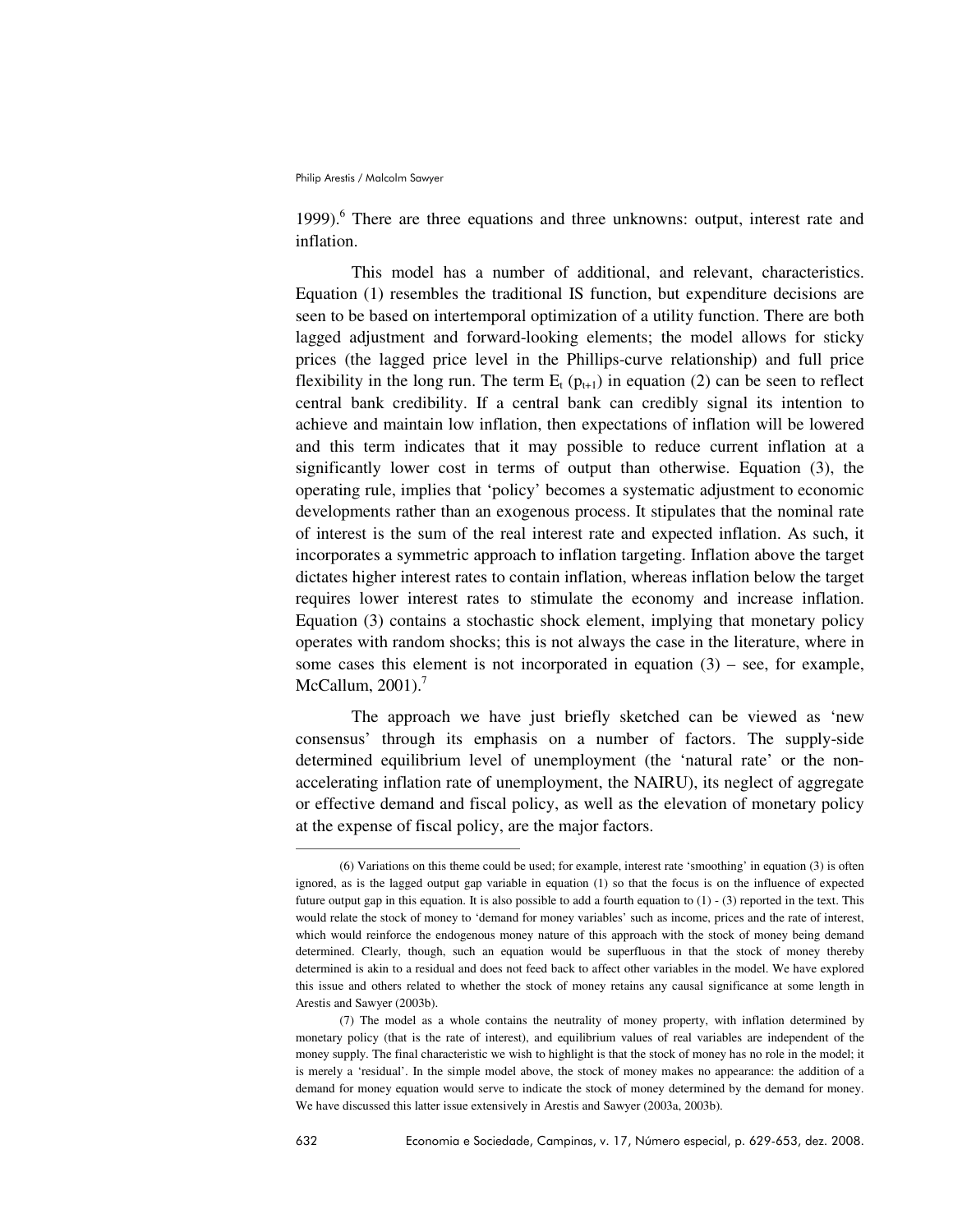New consensus macroeconomics and inflation targeting: Keynesian critique

We postulate that the economics of IT are firmly embedded in equations (1) to (3), especially equation (3). This third equation entails an important aspect for IT, namely the role of 'expected inflation'. The inflation target itself and the forecasts of the central bank are thought of as providing a strong steer to the perception of expected inflation. The target and forecasts add an element of transparency seen as a paramount ingredient of IT. Consequently, inflation forecasting is a key element of IT; it can actually be thought of as the intermediate target of monetary policy in this framework (Svensson, 1997). The emphasis, however, on inflation forecasts entails a grave danger. This is due to the large margins of error in forecasting inflation, which can thereby damage the reputation and credibility of central banks. There can be a self-justifying element though to inflation forecasting in so far as inflation expectations build on forecasts, which then influence actual inflation. The centrality of inflation forecasts in the conduct of this type of monetary policy represents a major challenge to countries that pursue IT. Indeed, there is the question of the ability of a central bank to control inflation. Oil prices, exchange rate gyrations, wages and taxes, can have a large impact on inflation, and a central bank has no control over these factors. To the extent that the source of inflation is any of these factors, IT would have no impact whatsoever. Negative supply shocks are associated with rising inflation and falling output. A central bank pursuing IT would have to try to contain inflation, thereby deepening the recession. Even a central bank with both price stability (meaning low and stable inflation) and economic activity (meaning stabilizing output around potential output) objectives, would still behave in a similar fashion, simply because central banks are evaluated on their ability to meet inflation targets rather than output growth targets.

### **1.1 Main features of inflation targeting**

There are certain features that form the key aspects of IT, which are embedded in equations (1) to (3) above. We discuss these features in this section. Before we embark upon this analysis, though, it is worth making the comment that inevitably different writers would emphasise different aspects of IT. We believe, however, that the features we summarise below is a set that most, if not all, of the proponents of IT would accept.

The key elements of IT may be summarised briefly as follows:

(i) IT is a monetary policy framework whereby public announcement of official inflation targets, or target ranges, is undertaken along with explicit acknowledgement that price stability, meaning low and stable inflation, is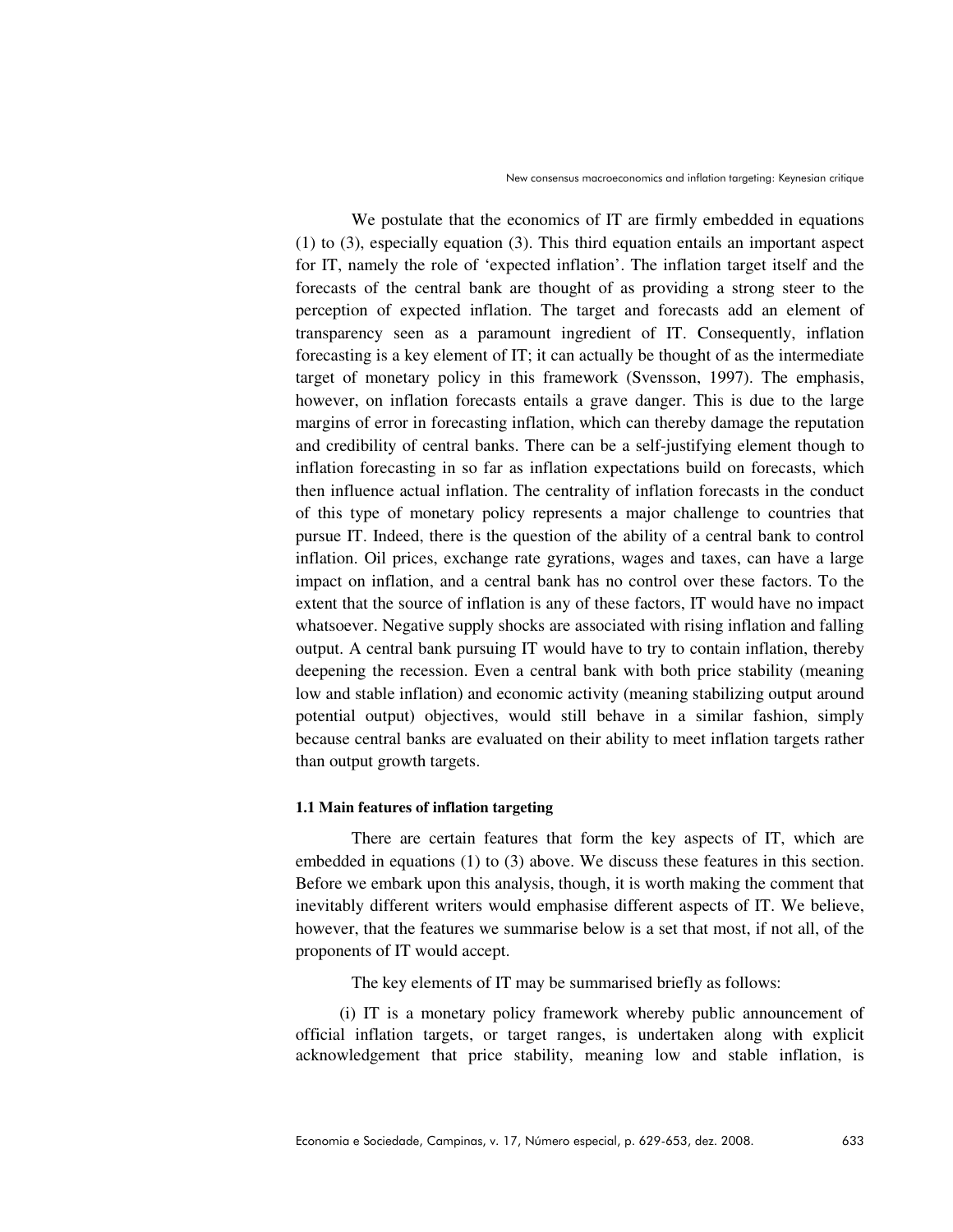monetary policy's primary long-term objective (King, 2002b).<sup>8</sup> Such a monetary policy framework, improves communication between the public, business and markets on the one hand, and policy-makers on the other hand, and provides discipline, accountability, transparency and flexibility in monetary policy. The focus is on price stability, along with three objectives: credibility (the framework should command trust); $\frac{9}{5}$  flexibility (the framework should allow monetary policy to react optimally to unanticipated shocks); and legitimacy (the framework should attract public and parliamentary support). A further advantage alluded to is that the role of IT might simply be to 'lock in' the gains from 'taming' inflation. Bernanke et al. (1999) are explicit on this issue, when they argue that "one of the main benefits of inflation targets is that they may help to 'lock in' earlier disinflationary gains particularly in the face of one-time inflationary shocks. We saw this effect, for example, following the exit of the United Kingdom and Sweden from the European Exchange Rate Mechanism and after Canada's 1991 imposition of the Goods and Services Tax. In each case, the re-igniting of inflation seems to have been avoided by the announcement of inflation targets that helped to anchor the public's inflation expectations and to give an explicit plan for and direction to monetary policy" (p. 288).

(ii) The objectives of the IT framework are achieved through the principle of 'constrained discretion' (Bernanke; Mishkin, 1997, p. 104), rather than 'unfettered discretion' (King, 1997b).<sup>10</sup> This principle constrains monetary policy to achieve clear long-term and sustainable goals, but discretion is allowed to respond sensibly to unanticipated shocks. In this way, IT serves as a nominal anchor for monetary policy, thereby pinning down precisely what the commitment to price stability means. As such, monetary policy imposes discipline on the central bank and the government within a flexible policy framework. For example, even if monetary policy is used to address short-run stabilization objectives, the

<sup>(8)</sup> Inflation targeting in this policy framework is preferred to money supply targeting. This is due to the instability of the LM because of the unstable demand-for-money relationship (see, for example, HM Treasury, 2003). It can also be seen to target a final rather than intermediate objective. See, also, King (1997) who argues for the superiority of IT over a money-supply rule, in that it results in optimal short-run response to shocks, in a way that money-growth targeting does not (see, also, Svensson; Woodford, 2003).

<sup>(9)</sup> Credibility is recognised as paramount in the conduct of monetary policy to avoid problems associated with time-inconsistency (Barro; Gordon, 1983). It is argued that a policy, which lacks credibility because of time inconsistency, is neither optimal nor feasible (Kydland; Prescott, 1977; Calvo, 1978; Barro; Gordon, 1983).

<sup>(10) &#</sup>x27;Constrained discretion' is actually viewed as 'middle ground' between 'rules' and 'discretion'. It is "an approach that allows monetary policymakers considerable leeway in responding to economic shocks, financial disturbances, and other unforeseen developments. Importantly, however, this discretion of policy makers is constrained by a strong commitment to keeping inflation low and stable" (Bernanke, 2003a, p. 2). In other words, IT can help "to reduce the inefficiencies resulting from the time-consistency problem and can incorporate new ideas into a discretionary monetary strategy constrained by a mandate that has widespread support in the population as a whole". This framework "of 'constrained discretion' for central banks is farremoved from the world of 1930 when the Deputy Governor of the Bank of England explained to the Macmillan Committee that 'it is a dangerous thing to start to give reasons'" (King, 2004a, p. 19).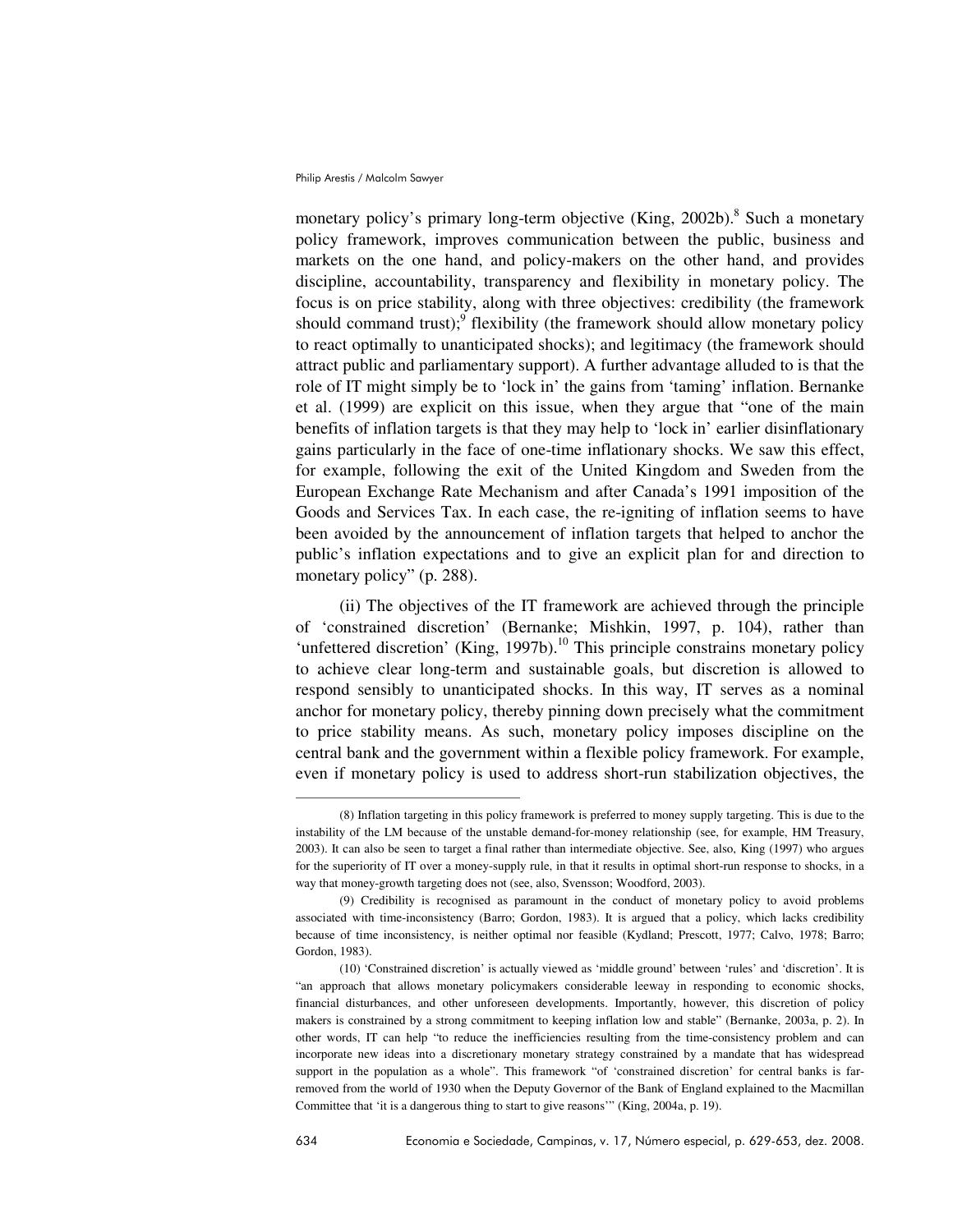long-run inflation objective must not be compromised, thereby imposing consistency and rationality in policy choices (in doing so, monetary policy focuses public's expectations and provides a reference point to judge short-run policies). Such an approach, it is argued, makes it less likely for deflation to occur. Indeed, "Targeting inflation rates of above zero, as all inflation targeters have done, makes periods of deflation less likely" (Mishkin, 2000, p. 5).

(iii) Monetary policy is taken as the main instrument of macroeconomic policy. The view is that it is a flexible instrument for achieving medium-term stabilisation objectives, in that it can be adjusted quickly in response to macroeconomic developments. Indeed, monetary policy is viewed as the most direct determinant of inflation, so much so that in the long run the inflation rate is the only macroeconomic variable that monetary policy can affect. Monetary policy cannot affect economic activity, for example output, employment etc., in the long run. The achievement of the long-run objective of price stability should take place at a minimum cost in terms of the output gap (deviation of actual from potential output) and deviations of inflation from target (HM Treasury, 2003).

(iv) Fiscal policy is no longer viewed as a powerful macroeconomic instrument (in any case it is hostage to the slow and uncertain legislative process). It has a passive role to play in that the budget deficit position varies over the business cycle in the well-known manner. The budget (at least on current account) can and should be balanced over the course of the business cycle. An implication of this argument is that "Restraining the fiscal authorities from engaging in excessive deficits financing thus aligns fiscal policy with monetary policy and makes it easier for the monetary authorities to keep inflation under control" (Mishkin, 2000, p. 2). In this way, "monetary policy moves first and dominates, forcing fiscal policy to align with monetary policy" (Mishkin, op. cit., p. 4).<sup>11</sup>

(v) Monetary policy has, thus, been upgraded and fiscal policy has been downgraded. It is recognized that the budget position will vary over the course of the business cycle in a counter cyclical manner (that is deficit rising in downturn, surplus rising in upturn), which helps to dampen the scale of economic fluctuations (i.e. act as an 'automatic' stabilizer). But these fluctuations in the budget position take place around a balanced budget on average over the cycle. Such a strong fiscal position reinforces the credibility of the IT framework, thereby limiting the real costs to the economy of keeping inflation on target.

<sup>(11)</sup> An anonymous referee has raised the issue that in our discussion we give the impression that certain aspects are precluded from the IT framework. Fiscal policy is referred to as the main example of this charge. We agree entirely with the referee's contention and we would argue that fiscal policy can in principle be upgraded and used in conjuction with monetary policy, in a close co-ordination of the two policies. But, and as stated in the text, a number of IT proponents would dissent from this view (Mishkin, 2000, is a very good example in this context).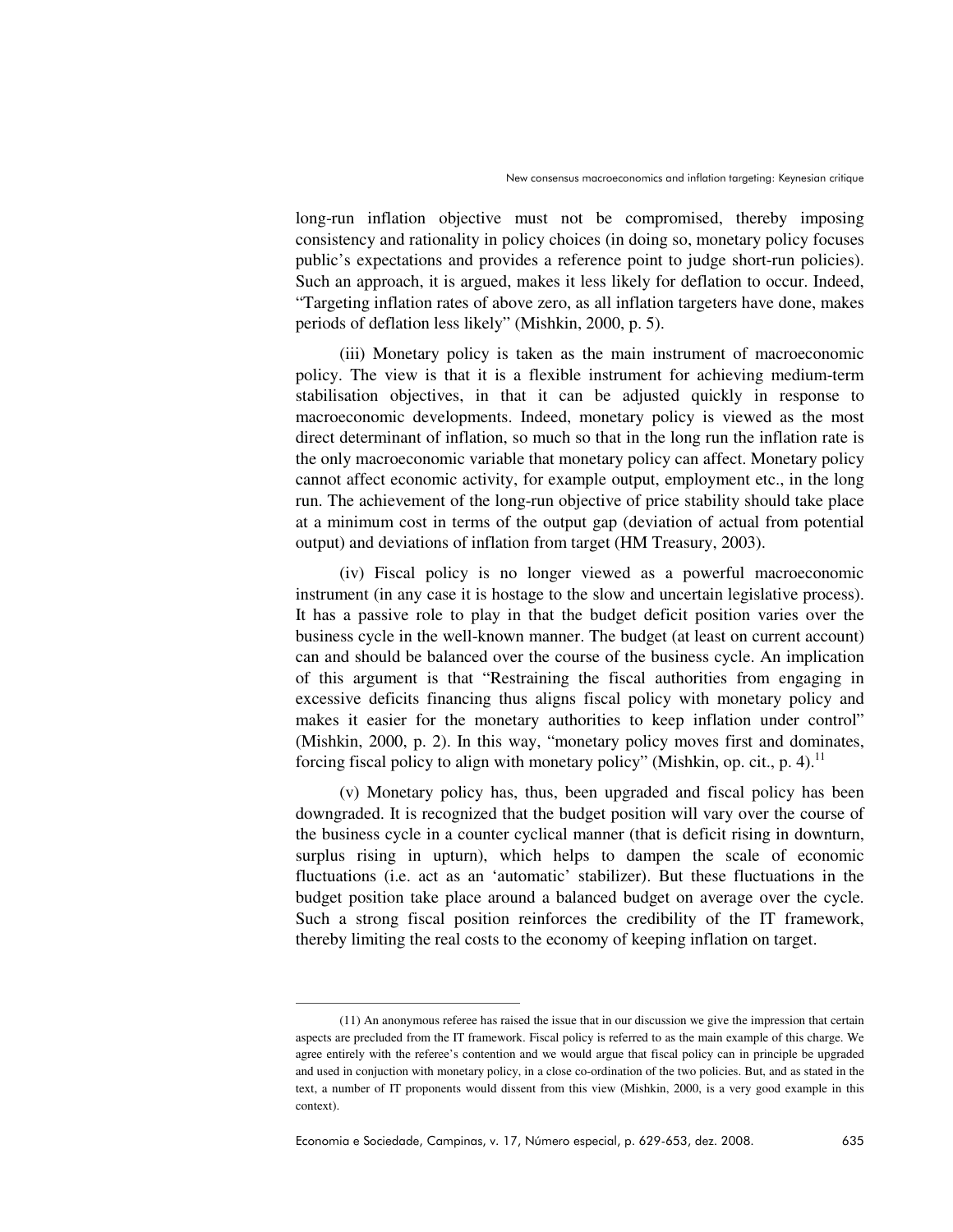(vi) Monetary policy can be used to meet the objective of low rates of inflation (which are always desirable in this view, since low, and stable, rates of inflation are conducive to healthy growth rates). However, monetary policy should not be operated by politicians but by experts (whether banks, economists or others) in the form of an 'independent' central bank.<sup>12</sup> Indeed, those operating monetary policy should be more 'conservative', that is place greater weight on low inflation and less weight on the level of unemployment than the politicians (Rogoff, 1985). Politicians would be tempted to use monetary policy for shortterm gain (lower unemployment) at the expense of long-term loss (higher inflation); this is the time-inconsistency problem to which we referred earlier (see footnote 3 above). An 'independent' central bank would also have greater credibility in the financial markets and be seen to have a stronger commitment to low inflation than politicians do.

(vii) The level of economic activity fluctuates around a supply-side equilibrium. In the model outlined above this equilibrium corresponds to  $Y^g = 0$ (and inflation is equal to target rate, and real interest rate is equal to RR\*). This can be alternatively expressed in terms of the non-accelerating inflation rate of unemployment (the NAIRU) such that unemployment below (above) the NAIRU would lead to higher (lower) rates of inflation. The NAIRU is a supply-side phenomenon closely related to the workings of the labour market. The source of domestic inflation (relative to the expected rate of inflation) is seen to arise from unemployment falling below the NAIRU, and inflation is postulated to accelerate if unemployment is held below the NAIRU. However, in the long run there is no trade-off between inflation and unemployment, and the economy has to operate (on average) at the NAIRU if accelerating inflation is to be avoided. In the long run, inflation is viewed as a monetary phenomenon in that the pace of inflation is aligned with the rate of interest. Monetary policy is, thus, in the hands of central bankers. Control of the money supply is not an issue, essentially because of the instability of the demand for money that makes the impact of changes in the money supply a highly uncertain channel of influence.

(viii) The essence of Say's Law holds, namely that the level of effective demand does not play an independent role in the (long run) determination of the level of economic activity, and adjusts to underpin the supply-side determined level of economic activity (which itself corresponds to the NAIRU). Shocks to the level of demand can be met by variations in the rate of interest to ensure that

<sup>(12)</sup> The distinction between goal independence and instrument independence is made (Debelle and Fischer, 1994; Fischer, 1994). Two examples make the point: the Bank of England has instrument independence (it sets the rate of interest as sees appropriate), but not goal independence (the goal, or inflation target is set by the Chancellor of the Exchequer. The ECB has both goal and instrument independence. The IT proponents usually argue for goal dependence, in that it is more democratic for the government to set the goal of price stability, and for the central bank to pursue that goal by independently setting the instrument(s) of monetary policy (see, for example, Bernanke et al., 1999).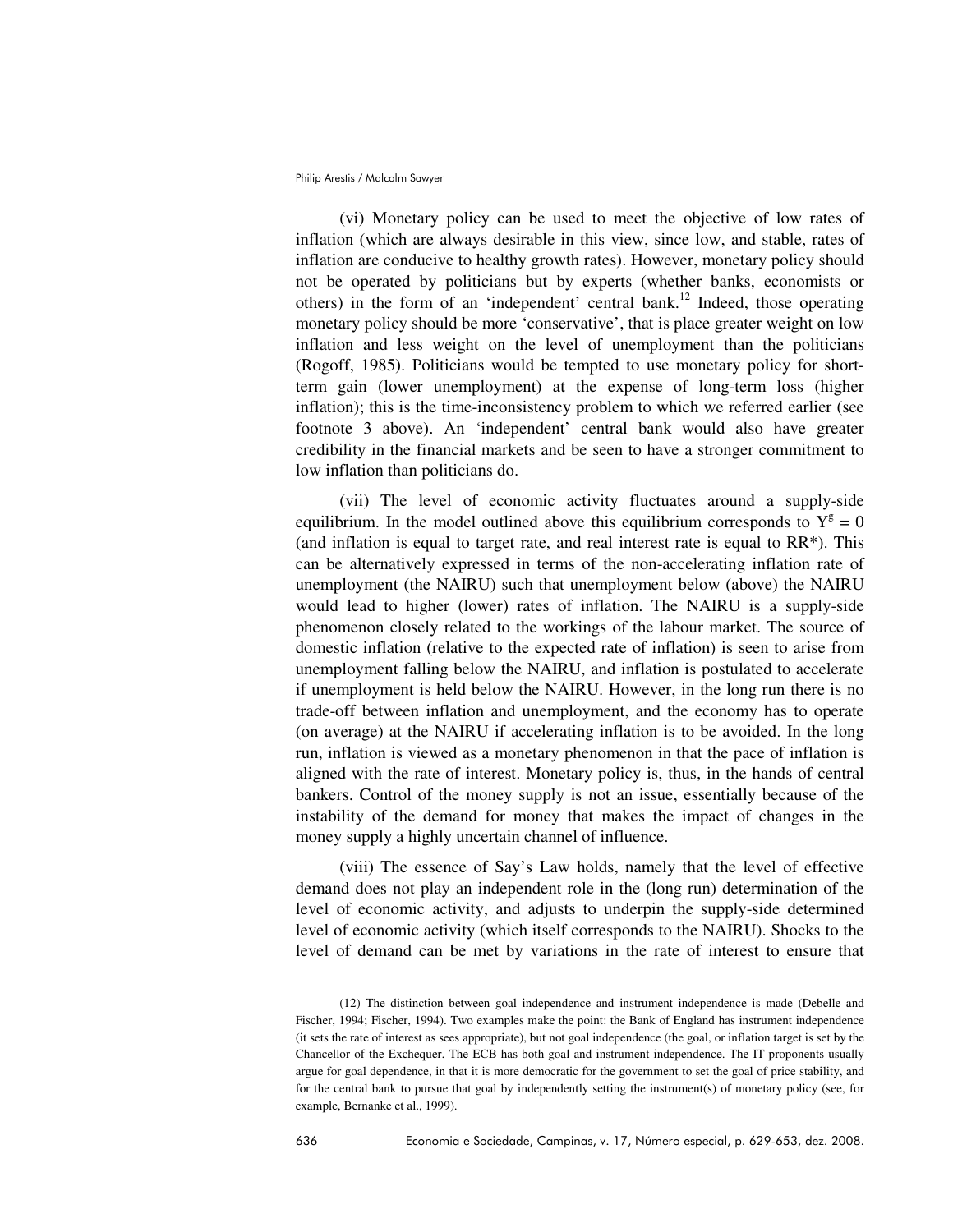inflation does not develop (if unemployment falls below the NAIRU). The implication of this analysis is that there is a serious limit on monetary policy. This is that monetary policy cannot have permanent effects on the level of economic activity; it can only have temporary effects, which are serially correlated. This implies further that a change in monetary stance would have temporary effects, which will persist for a number of periods before they completely dissipate in price adjustments.

# **2 An assessment of the theoretical foundations of inflation targeting**

We attempt to assess the IT framework in this section, from a number of angles. This entails a series of discussions that need not be integrated but, nonetheless, focus on aspects of the IT framework that we believe are crucial to its development. The following aspects are covered: IT as a nominal anchor; the separation of real and monetary factors; causes of inflation as seen by IT supporters; and concerns with asset pricing.

# **2.1 The nominal anchor**

 $\overline{a}$ 

An important criticism is that adoption of a nominal anchor, such as an inflation target, does not leave much room for manoeuvre for output stabilisation. As discussed above, this is viewed by most, though not all, proponents as possible in the short run (but not an issue in the long run since output returns to its equilibrium level). It is true, though, that there are supporters of IT who argue quite conspicuously that monetary policy should concentrate on both output and price fluctuations. Bernanke (2003b) follows Meyer (2001) in drawing the distinction between a hierarchical mandate, in which all objectives are subordinate to price stability, and dual mandate, where the economic activity and price stability objectives are adhered to equally. Both Bernanke (op. cit.) and Meyer (op. cit.) support the dual mandate; indeed, Bernanke suggests that "Formally, the dual mandate can be represented by a central bank loss function that includes both inflation and unemployment (or the output gap) symmetrically" (p. 10).<sup>13</sup> Others argue that central bankers should not become 'inflation nutters' (King, 2002a). Mishkin (2000) is clear on the issue, "the objectives for a central bank in the context of a long-run strategy should not only include minimizing inflation fluctuations, but should also include minimizing output fluctuations" (p. 3). This is known as 'flexible inflation targeting' (Svensson, 1999). Even when inflation is the only target, it is shown (Svensson, 1997; Rudebusch; Svensson, 1999) that it is optimal to respond to the determinants of the target variable, current inflation and

<sup>(13)</sup> Bernanke (2003a) has actually argued that "In practice ….. this approach has allowed central banks to achieve better outcomes in terms of *both* inflation and unemployment, confounding the traditional view that policymakers must necessarily trade off between the important social goals of price stability and high employment" (p. 2).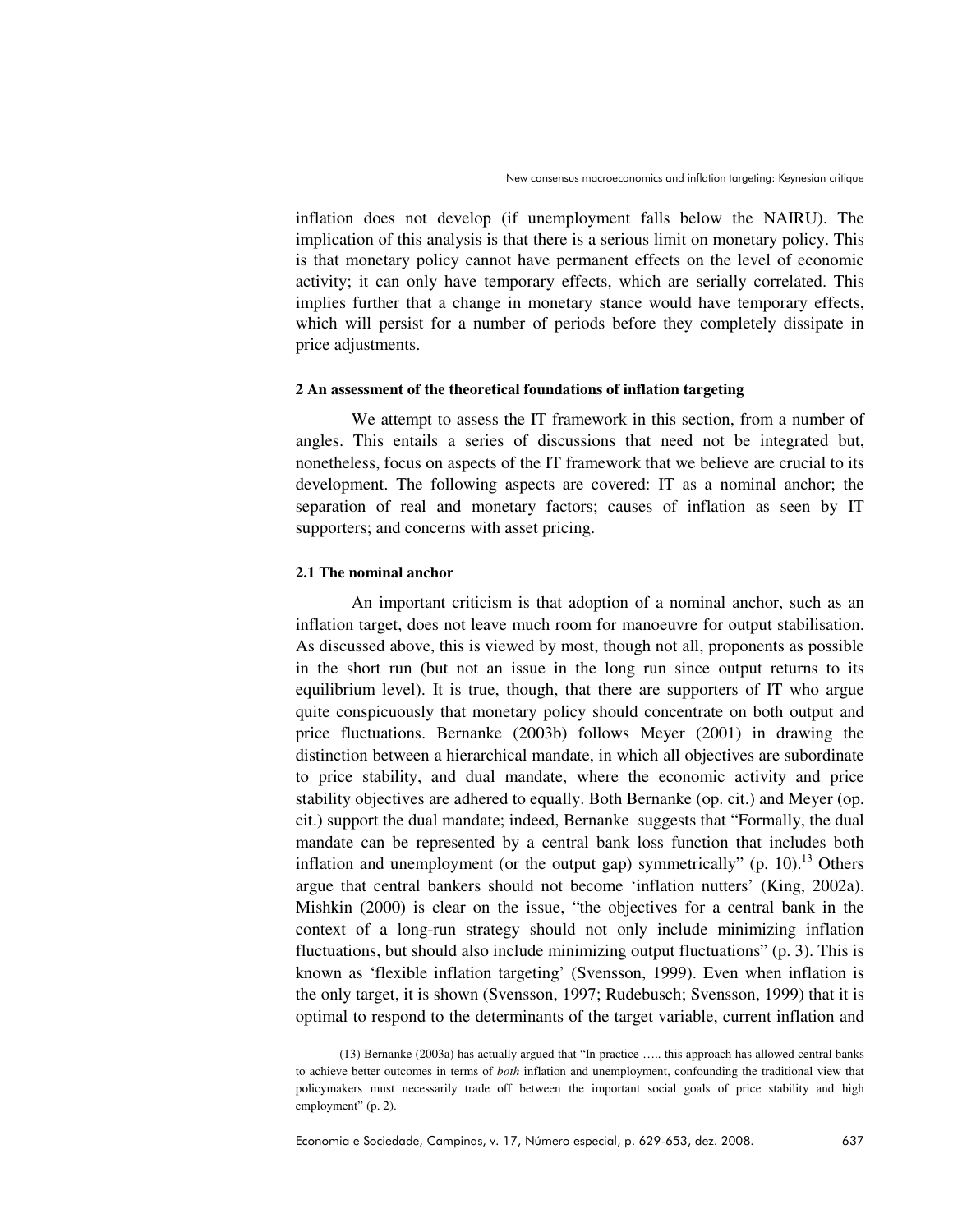the output gap, rather than to the target itself. This is so, since both inflation and output gap determine future inflation. More recently, Svensson (2003) argues for 'forecast targeting' (see, also, footnote 3 above), which is meant as "a commitment to minimize a loss function over forecasts of the target variables" (p. 451). The loss function contains forecasts for both inflation and output gap as target variables.<sup>14</sup> However, price stability is the overriding goal in the view of the IT proponents. When Mishkin (2000) refers to the experience of the USA Federal Reserve System, he argues the "lack of a clear mandate for price stability can lead to the time-inconsistency problem in which political pressure is put on the Fed to engage in expansionary policy to pursue short-run goals" (p. 8).

Ultimately, though, proponents utilise the dual mandate notion in a specific way. For example, Bernanke (2003a) states the case in the following manner: "The essence of constrained discretion is the general role of a commitment to price stability. Not only does such a commitment enhance efficiency, employment, and economic growth in the *long run*, but – by providing an anchor for inflation expectations – it also improves the ability of central banks to stabilize the economy in the *short run* as well" (p. 10). So, output stabilization is a short-run possibility. However, Meyer (2001) takes a different view, which denies the long-run concern with only price stability. It is suggested that "this view is misleading in a couple of respects. First, monetary policymakers should be concerned about *two* long-run properties of the economy. One is price stability and the other is the variability of output around full employment. Policy has to be judged by its success in both dimensions. Second, policy is made in the short run, not the long run. The speed of return of output to its potential level is influenced by policy decisions and cannot be treated with indifference. It may just take too long and waste too many resources in the interim to rely on the self-equilibrating forces of the economy. Policymakers will therefore have to take into account, in practice, both objectives in their policy actions" (p. 8).

There is an important related issue, namely the desirability of low inflation within the context of the IT framework. It is generally assumed within the IT framework, that lower inflation is always more desirable than higher inflation, and that lower inflation can be achieved without any loss of output (as embedded in the framework of equations above). This should be judged against evidence provided by Ghosh and Phillips (1998), where a large panel set that covers IMF countries over the period 1960-96 is utilised, to conclude that "there are two

<sup>(14)</sup> Svensson (2003) identifies two problems with a general 'forecast targeting'. The first is the extent to which the objectives of the central bank are well specified. For example, central banks do not specify directly a weight for the output-gap target as they should. The second problem is that such an approach may not be fully 'optimal' in a forward-looking environment, although this problem "can potentially be solved by a commitment to a specific targeting rule" (Svensson, 2003, p. 455).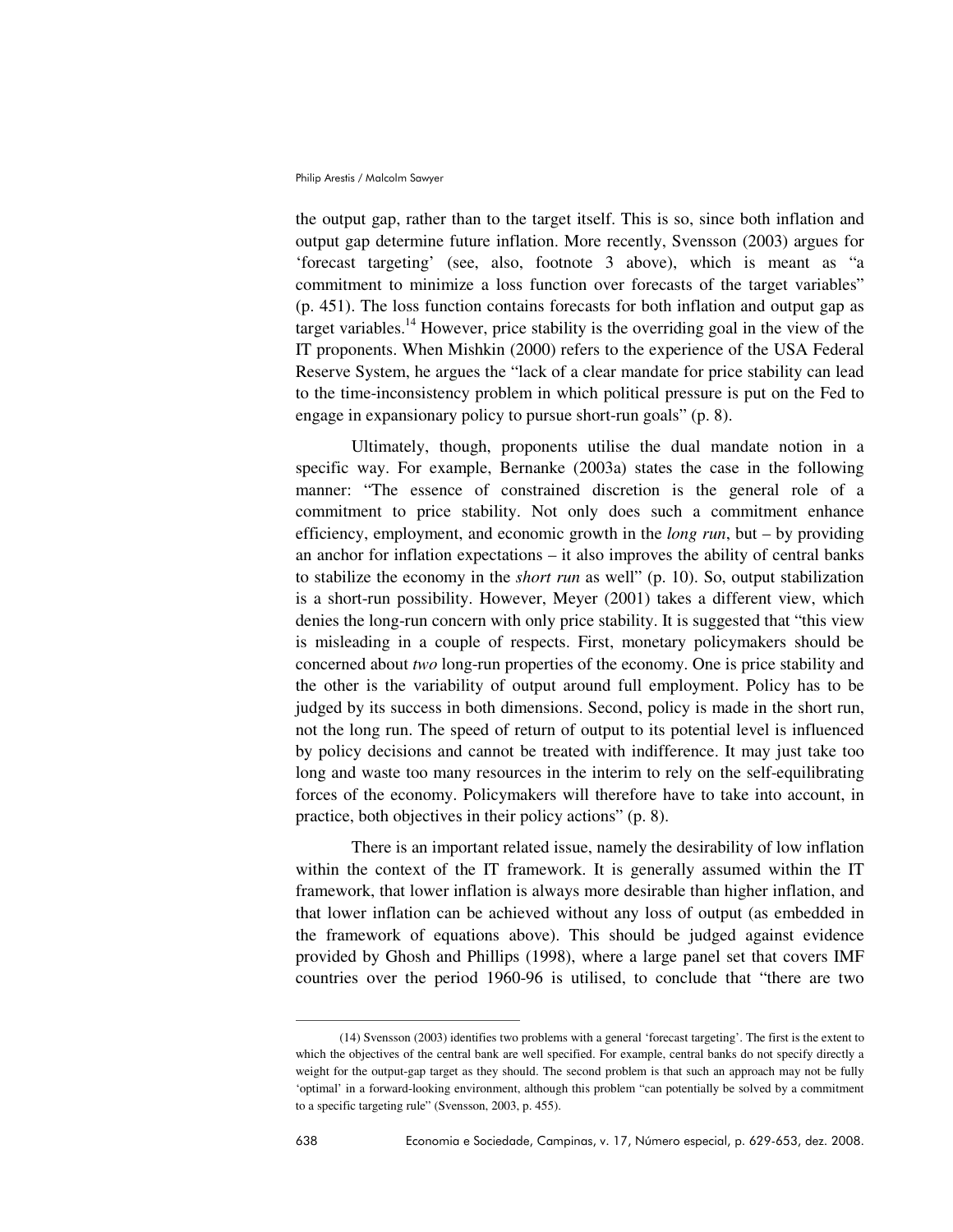important nonlinearities in the inflation-growth relationship. At very low inflation rates (around 2-3 percent a year, or lower), inflation and growth are positively correlated. Otherwise, inflation and growth are negatively correlated, but the relationship is convex, so that the decline in growth associated with an increase from 10 percent to 20 percent inflation is much larger than that associated with moving from 40 per cent to 50 per cent inflation" (p. 674). However, the point at which the nonlinearity changes from positive to negative is thought to deserve a great deal more research. The IT argument should also be judged in terms of statements like "there is an optimal rate of inflation, greater than zero. So ruthless pursuit of price stability harms economic growth and well-being. Research even questions whether targeting price stability reduces the trade-off between inflation and unemployment" (Stiglitz, 2003; see, also, Akerlof et al., 1996).

# **2.2 The separation of real and monetary factors**

The points just made about the desirability of low inflation are closely linked with the view that there is a separation of real and monetary factors in the economy. The assignment can then be made: monetary policy to the nominal side of the economy, and specifically to inflation, and supply-side policies to address the real side of the economy (and often, though not an intrinsic part of IT, labour market policies to address problems of unemployment). King (1997a), now the Governor of the Bank of England, argues that "if one believes that, in the longrun, there is no trade-off between inflation and output then there is no point in using monetary policy to target output. .... [You only have to adhere to] the view that printing money cannot raise long-run productivity growth, in order to believe that inflation rather than output is the only sensible objective of monetary policy in the long-run"  $(p. 6)$ .

The supply-side of the economy is often represented in terms of an unchanging supply-side equilibrium. For example, the 'natural rate of unemployment' or the NAIRU is used to summarise the supply-side equilibrium, and the estimates provided of the 'natural rate' or the NAIRU are often presented as a single (and hence implicitly unchanging) number. In the three equations above, the supply-side equilibrium is represented as a zero output gap. A less extreme view would be that the supply-side equilibrium may change over time but not in response to the demand side of the economy. Changes in labour market institutions and laws, for example, would be predicted to lead to changes in the supply-side equilibrium. In the context of IT, the significant question is whether interest rates through their effect on the level of aggregate demand have any lasting impact on the supply side of the economy.

It can first be noted that the estimates of the NAIRU (or equivalent) do often vary over time. Gordon (1997) has, for example, provided estimates of a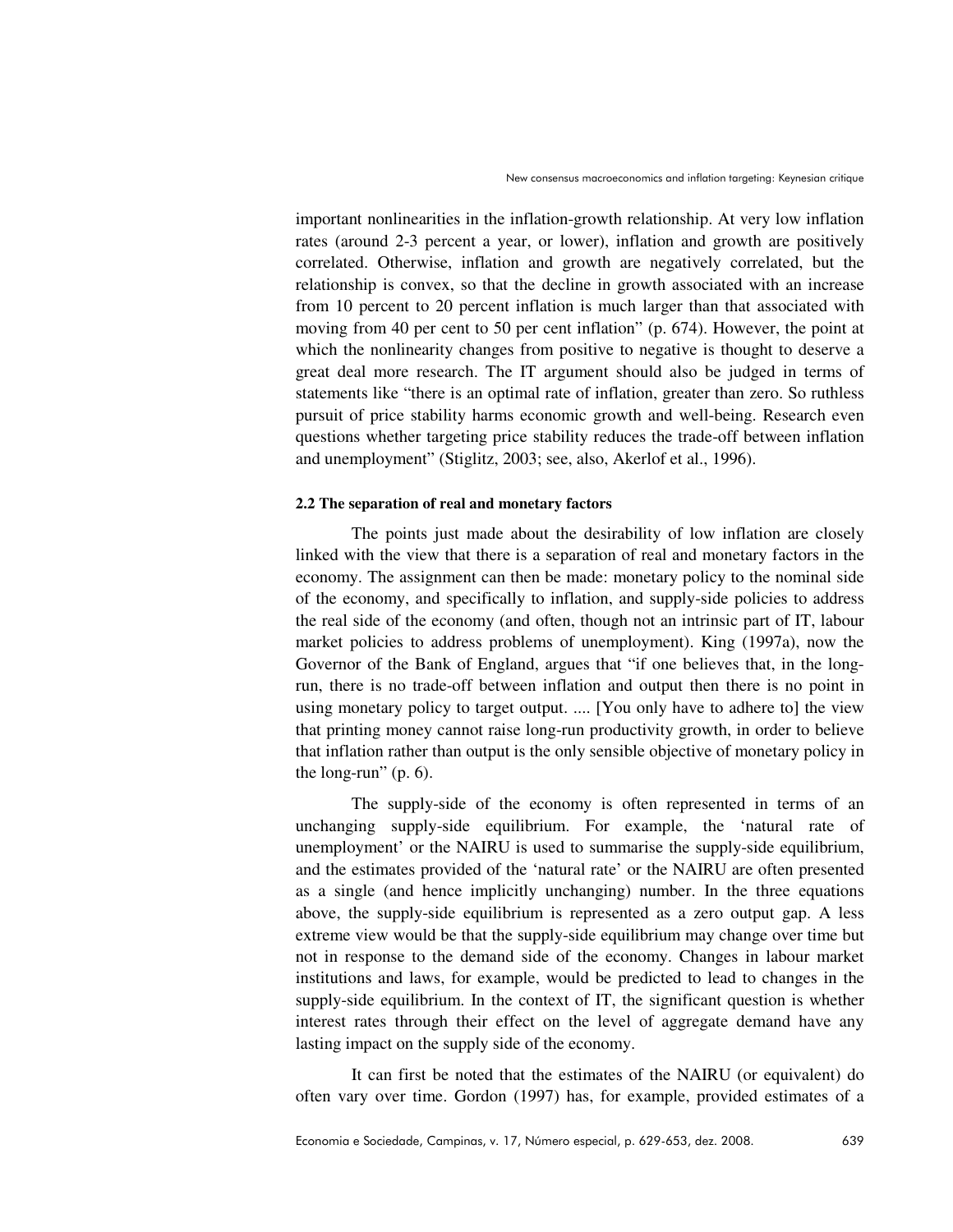time-varying 'natural rate of unemployment' drawn from evidence on the relationship between price inflation and the rate of unemployment. The OECD produces estimates of the non-accelerating wage rate of unemployment (NAWRU) on a bi-annual basis (see, OECD *Economic Outlook* database). These estimates of the NAWRU for a range of countries provide evidence that the estimated NAWRU varies over time and differs substantially across countries. It does not, of course, tell us the factors, which have lead to these changes.<sup>15</sup>

# **2.3 The causes of inflation**

This 'new consensus' focuses on the role of monetary policy (in the form of interest rates) to control demand inflation, and not cost inflation, as is evident from equation (2). As Gordon (1997) remarked (though not in the context of this 'new consensus'), "in the long run inflation is always and everywhere an excess nominal GDP phenomenon. Supply shocks will come and go. What remains to sustain long-run inflation is steady growth of nominal GDP in excess of the growth of natural or potential real output" (p. 17). The position taken by IT on cost inflation is that it should either be accommodated, or that supply shocks come and go – and on average are zero and do not affect the rate of inflation (see, for example, Clarida; Galí; Gertler, 1999). The significance of the IT on this score is that it strongly suggests that inflation can be tamed through interest rate policy (using demand deflation). In addition, there is an equilibrium rate (or 'natural rate'), which is feasible, and can balance aggregate demand and aggregate supply and lead to a zero gap between actual and capacity output.

In the context of the working of monetary policy, this view of inflation, namely that it is caused by demand factors, raises two issues. The first is the question of how effective monetary policy is in influencing aggregate demand and thereby inflation. This touches on the relevant empirical evidence, and we tackle this issue in section 4 where we conclude that it does not support the IT contentions. If inflation is a 'demand phenomenon', and not a cost phenomenon, as reflected in the Phillips curve of equation (2), then the question arises as to whether monetary policy is the most effective (or least ineffective) way of influencing aggregate demand. Second, there is the question of whether the possibility of sustained cost-push and other non-demand related inflation could be as lightly dismissed, as the 'new consensus' appears to do. The version of the Phillips curve which appears as equation (2), is a (heavily) reduced form that does not explicitly consider wages, material costs and imported prices. A sustained money wage push makes no appearance in equation (2) and it would appear that there is no explicit representation of such pressures. An increase in, for example,

<sup>(15)</sup> It should also be noted that these are estimates of the NAWRU, which come from the econometric estimation of a model of the economy, and hence the estimates are reliant on the model used.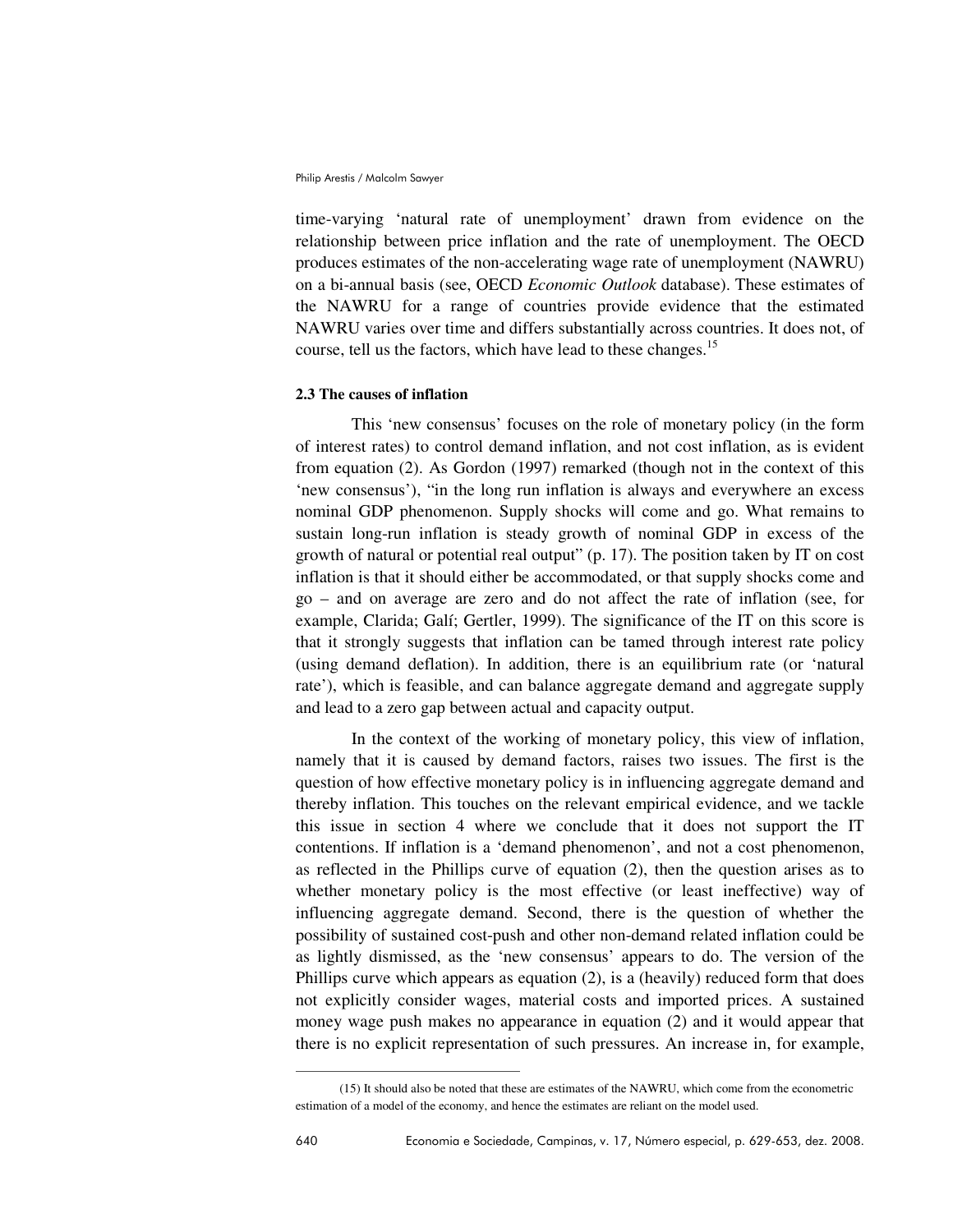wage aspirations on the part of workers or pressure for higher profit margins are not incorporated, though it could be argued that they would be reflected in the stochastic term.

This may be acceptable if pressures for higher wages and profit margins varied in a stochastic fashion over time (and averaged to zero). But even a sequence of time periods in which wage or profit margin pressures were positive, reflected in positive stochastic terms in equation (2), would have long lasting effects as one period's inflation feeds through to subsequent periods inflation (through the lagged inflation term in equation 2). Similarly if expectations on inflation were to rise (for whatever reason), then inflation would rise according to equation (2), and subsequent inflation would also be higher than otherwise. In the event of a sustained increase in inflation (due to cost pressures, as would seem to have been the case during the 1970s), this could only be met, in this framework, by raising interest rates and grinding down inflation by low demand and high unemployment.

# **2.4 Asset pricing**

Asset pricing raises a related critical argument in that IT is an insufficient guide for monetary policy in view of balance-sheets disorders (Palley, 2003). These imbalances are more likely to occur in today's environment of deregulated financial markets, essentially due to their ability to innovate. The imbalances thereby created are not expected to have immediate effects on inflation, but can have significant employment and output costs. These disorders are asset price and debt bubbles, which IT cannot cure. The implication being that additional policy measures are required; IT by itself cannot achieve the objectives assigned to it. Furthermore, IT can create moral hazard in asset markets (Palley, op. cit.). Monetary authorities pay little attention during the upturn, but are compelled to protect asset values during the downturn. King (2002b) and Bean (2003) suggest that IT may need to be extended to avoid financial imbalances. This raises the issue of asset price targeting.

The standard argument in terms of asset price control is that asset price inflation (the percentage yearly change in equity prices, house prices or land prices) is out of the realm of central banks, as it reflects market forces and any control is widely regarded as infringing with the principles of the free market economy, or, indeed, it is the result of 'irrational exuberance'. Bernanke and Getler (2000) argue that trying to stabilise asset prices is problematic, essentially because it is uncertain whether a given change in asset values results from fundamental or non-fundamental factors or both. In this thesis, proactive monetary policy would require the authorities to outperform market participants. Inflation targeting in this view is what is important, where policy should not respond to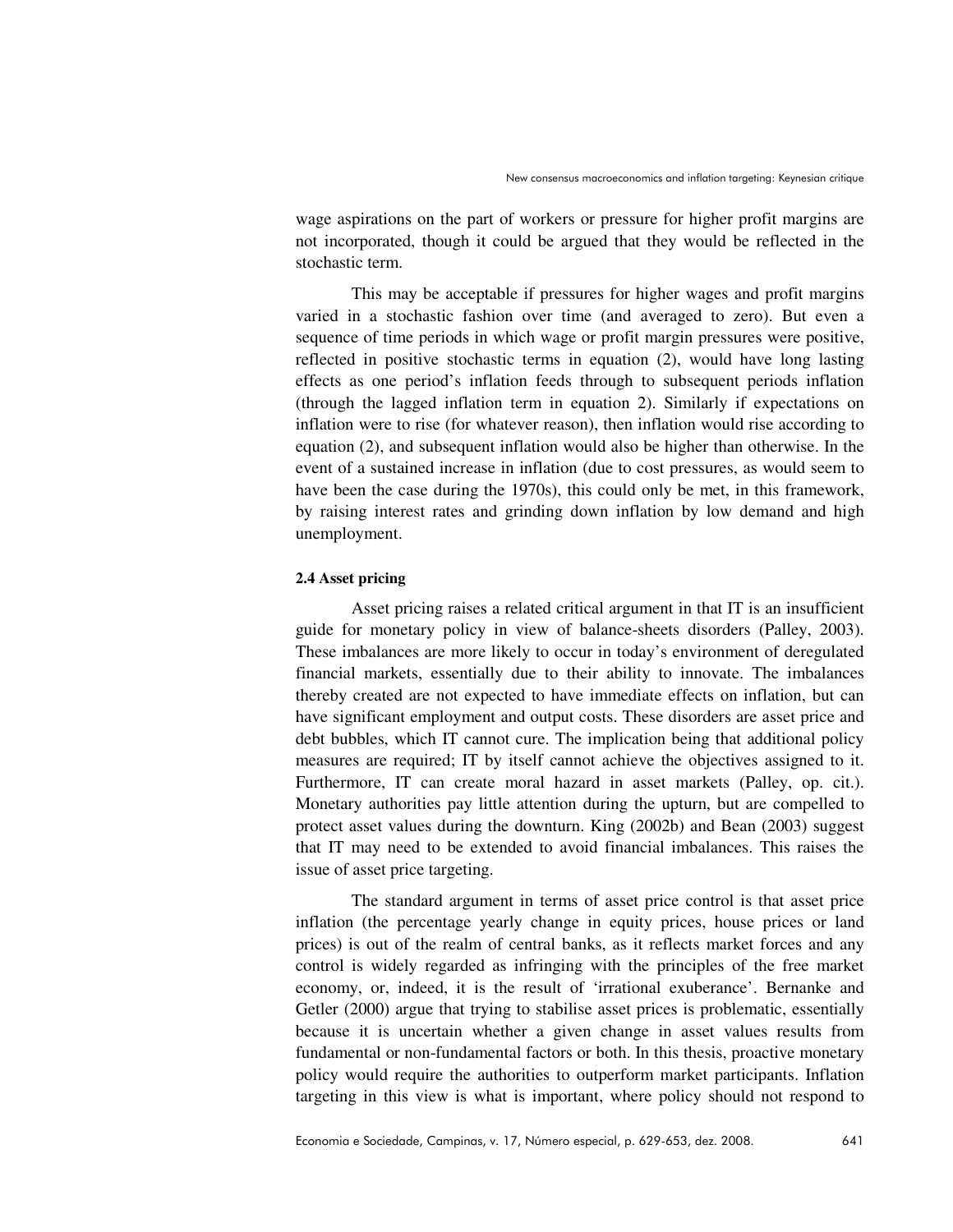changes in asset prices. Clews (2002) argues along similar lines, and concludes that asset price movements "rarely give simple unequivocal messages for policy on their own" so that they are "unlikely to be suitable as intermediate targets for a policy whose main aim is to control inflation" (p. 185). Greenspan (2002) argues that the size of the change in the rate of interest to prick a bubble may be substantial and harmful to the real economy.

An interesting proposal is contained in the study by Bordo and Jeanne (2002). Using a stylised model they examine the possibility of pre-emptive monetary policy to conclude that "optimal policy depends on the economic conditions in a complex, non-linear way and cannot be summarized by a simple policy rule of the type considered in the inflation-targeting literature" (p. 1). Still another view maintains that "although there are justifiable concerns about recent movements in asset prices, the policy dilemma can be analysed within the framework of inflation targeting that we have in the UK" (King, 2002b, p. 16). In any case, "It is hard to forecast asset price movements accurately or to identify asset price 'bubbles'. Even if we could identify them, it is not clear how effectively we could in practice control them" (King, 2004b, p. 4).

Yet the experience of many countries shows that successful control of CPI-inflation does not guarantee low asset price inflation - witness the late 1990s US experience, for example (Arestis and Karakitsos, 2004). When asset price inflation gets out of control bubbles are built and while they grow they generate a lot of euphoria. But bubbles have ultimately burst with devastating consequences not only for the investors in the stock markets, but also for the economy as a whole. The experience of the last twenty years shows that the adverse consequences of the burst of a bubble hit not only weak economies, but also strong economies such as the US and Japan. Monetary policy should, therefore, target asset prices in addition to inflation (Dupor, 2002; Cecchetti et al, 2000). Goodhart's (2001) suggestion, based on Alchian and Klein (1973), and in contrast to Bernanke and Getler, 2000), that central banks should consider housing prices and, to a lesser extent, stock market prices in their policy decisions, is very pertinent.

# **3 Empirical aspects of inflation targeting**

We begin this section with an 'empirical' observation made by Blinder (1998) on the practice of undertaking monetary policy within the IT framework by committees. This critique has been taken up by Blinder (1998) who argues that committees "laboriously aggregate individual preferences … need to be led … tend to adopt compromise positions on difficult questions … tend to be inertial" (p. 20). Committee inertial behaviour, in particular, may induce the awkward problem of "inducing the central bank to maintain its policy stance too long"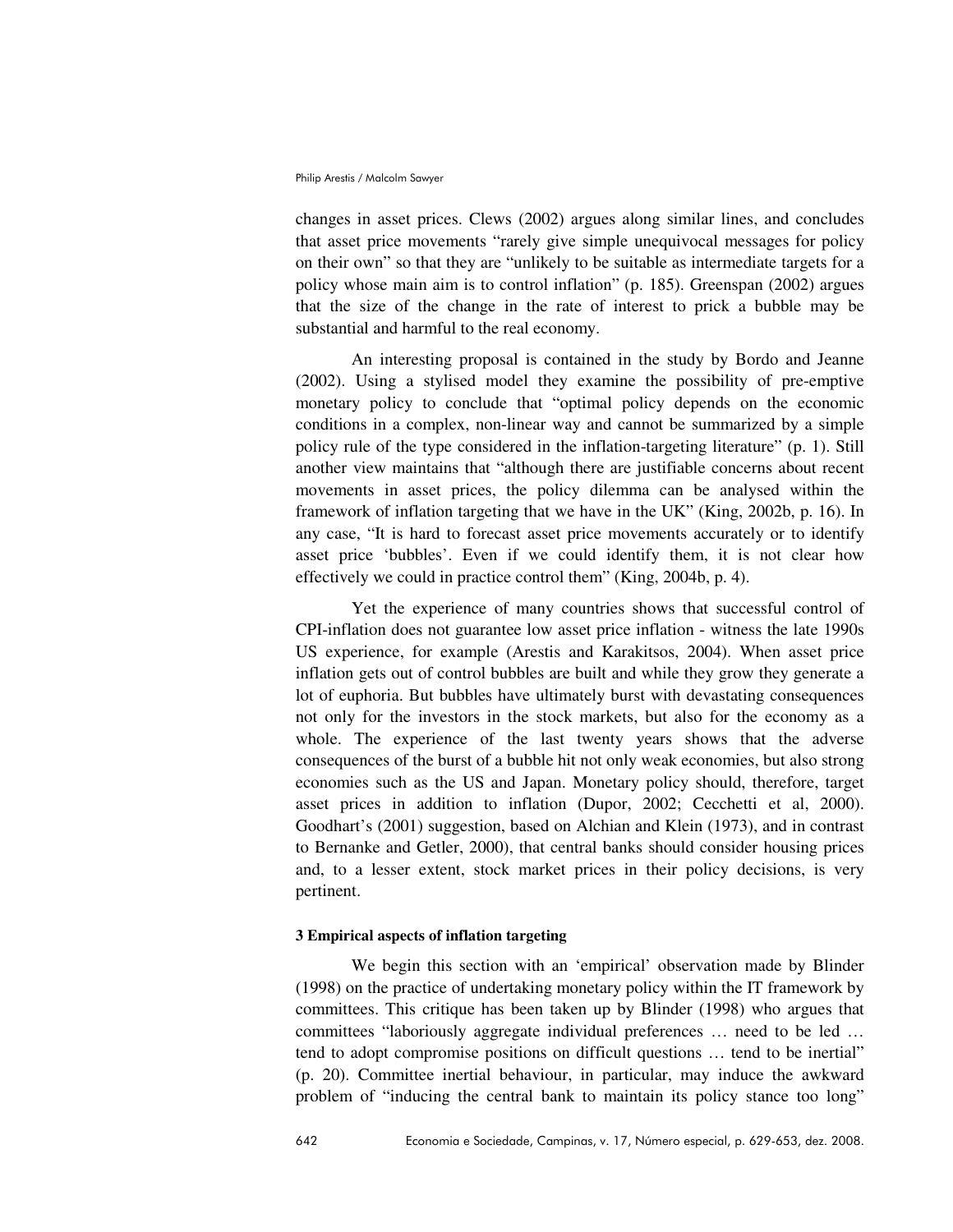thereby causing central banks "to overstay their stance" (Blinder. 1998, p. 20). This problem may be alleviated whenever there is a strong and powerful chairman of the monetary policy committee, but even then "a chairman who needs to build consensus may have to move more slowly than if he were acting alone" (p. 21). This is a serious charge in that it emanates from somebody who has had a great deal of experience of committees setting monetary policy.

We move on next to discuss two types of empirical evidence concerning the impact of interest rate changes. We first draw on evidence that is based on macroeconometric models, and utilise some previous work in which we summarised a range of evidence. This is followed by evidence that emanates from the application of single equation techniques.

### **3.1 Empirical evidence based on macroeconometric models**

It is important to be able to assess quantitatively the effects of monetary policy. This raises immediately the question of the channels through which the impact of monetary policy is transmitted through the economy. Whatever these channels might be, they are not mutually exclusive, in that the overall response of the economy to changes in monetary policy incorporates the combined effects of all the channels. This concurrent operation of multiple channels entails an important challenge, namely that it becomes very difficult to assess the strength and contribution of the individual channels to the overall impact of monetary policy on the inflation rate. A further and related problem is that of isolating the change in the strength and importance of the channels of monetary transmission through time. The evolutionary nature of these changes and that many of the structural changes occur concurrently, are additional problems. The most serious difficulty in this context is the fact that these changes and any of their effects on the transmission mechanism take relatively long periods to become evident. All in all, the aspects we have just discussed clearly imply that the link between monetary policy and the real economy changes over time (see Kuttner; Mosser, 2002, especially p. 17-18). Evidence that the monetary transmission itself has changed, has been provided by Boivin and Giannoni (2003a), using VARs in the case of the USA for the period 1960 to 2001, and by Boivin and Giannoni (2003b) where a small-scale structural model is employed.

An additional, and as serious a challenge, is that of simultaneity. Central banks normally relax policy in the wake of weaknesses in the economy and tighten policy when there are strengths in the economy. Put it in another way, "how is it possible to isolate the effect of interest rates on economic conditions when interest rates are themselves a function of economic conditions" (Kuttner; Mosser, 2002, p. 23). This potentially endogenous response of policy to economic conditions is another serious impediment to any attempt to identify and isolate the effects of the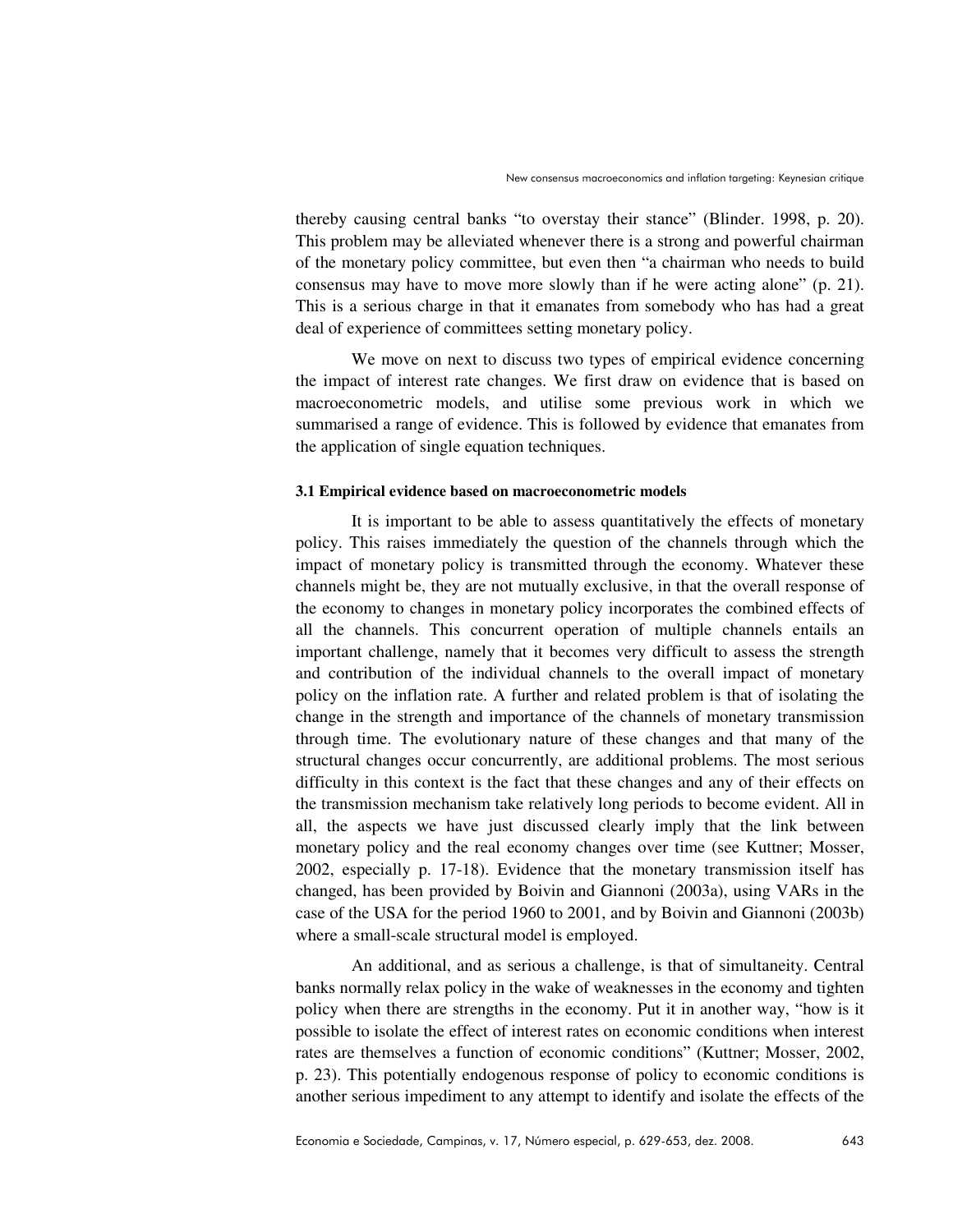different monetary transmission channels. It is paramount to bear in mind these observations in the attempt to assess the quantitative effects of monetary policy.<sup>16</sup>

Given the observations just made, in Arestis and Sawyer (2002) we attempted to gauge quantitatively the strength of interest rate changes through reporting the results dynamic simulations carried out by others in the case of three macroeconometric models currently used in official economic policy making. These are the macroeconometric models of the European Central Bank, the Bank of England and the USA Federal Reserve System (Bank of England, 1999, 2000; Van Els et al., 2001; Angeloni et al., 2002). The conclusions we draw from this exercise are along the following lines. First, (at least within the context of the macroeconometric models) there are constraints to a permanent change in the rate of interest. We would see the effect of interest rate on the exchange rate (when interest rate parity is assumed) as being a significant element in this (in that an interest differential between the domestic interest rate and foreign interest rate leads to a continual change in the exchange rate). However, we remain sceptical of the empirical validity of that link. This is so in view of the difficulty that exchange rate movements have proved near impossible to model satisfactorily. The theory indicates a close relationship between interest rate differentials and expected exchange rate movements, which would severely limit variations in interest rates. However, the model does not seem to work empirically. In fact, it is true to say that exchange rate variations have proved notoriously difficult to model, regardless of the theoretical framework one might adopt. Second, and this is clear in the case of the euro area models, when interest rates have an effect on aggregate demand this comes through from substantial changes in the rate of investment. This means that interest rate variations can have long lasting effects, in that the effects on investment will lead to changes in the size of the capital stock. Third, the effects of interest rate changes on the rate of inflation are rather modest. A 1 percentage point change in interest rates is predicted to lead to a cumulative fall in the price level of 0.41 per cent in one case and 0.76 per cent in the other, after five years. The rate of inflation declines by a maximum of 0.21 percentage points.

The component of aggregate demand, which is likely to be the most interest sensitive, is investment expenditure. This is supported by the results of the simulations of the effects of interest rate policy to which reference is made below in which the effect of interest rate change on investment is larger than the effects on other components of demand. The IT framework is concerned with the effects of interest rate on aggregate demand, and thereby on the rate of inflation. But it is, of course, the case that investment impacts on the time path of the capital stock, and hence on the future supply-side position. For monetary policy to have no lasting supply side effects, it would have to be assumed that the real rate of interest

<sup>(16)</sup> See Federal Reserve Bank of New York (2002) for more details on the problems and issues discussed in the text.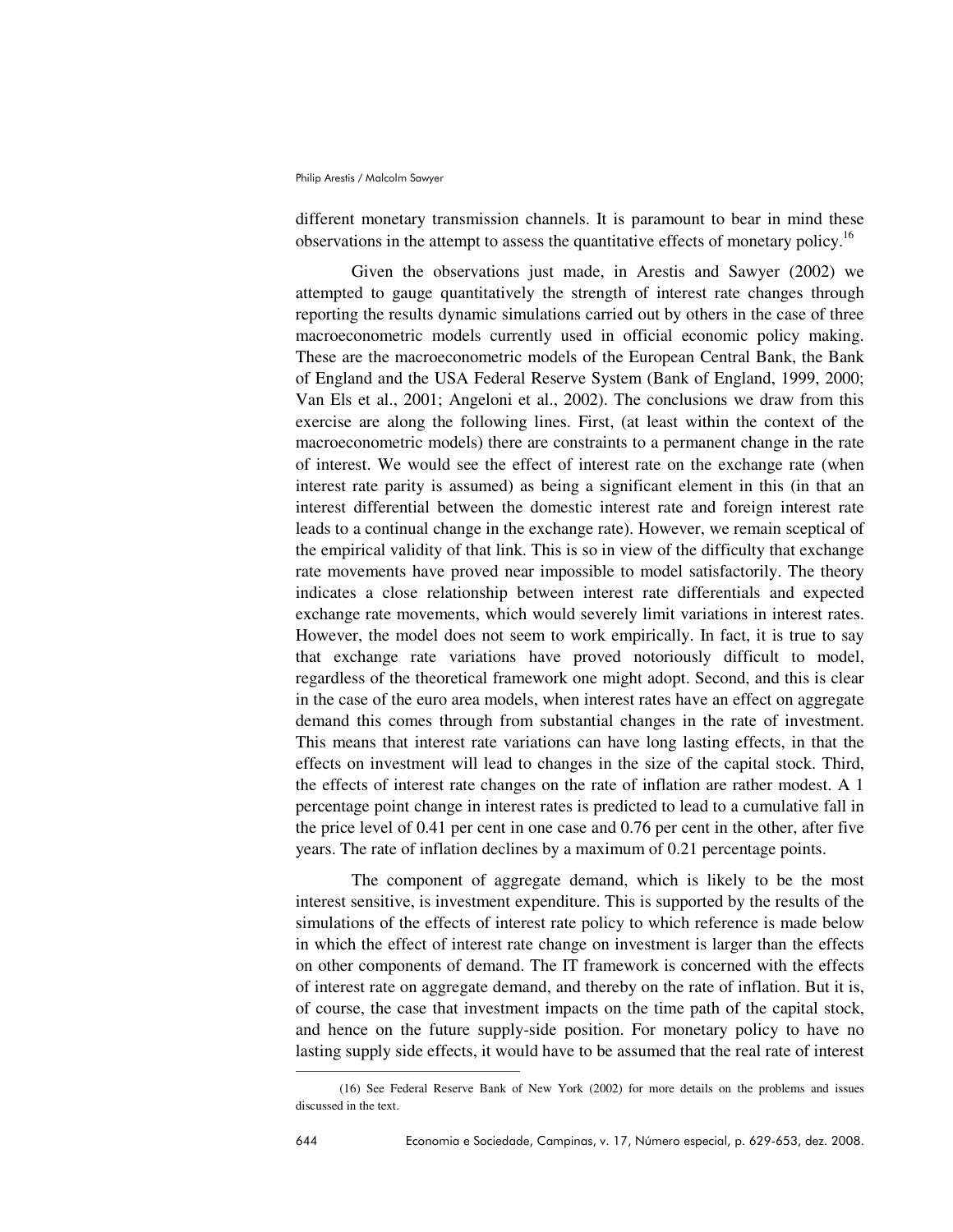averaged out at the equilibrium rate, and that the effects of interest rates (relative to the equilibrium rate) were symmetrical. Even then there would be effects on investment, which would last for some time (e.g. perhaps 20 years, depending on the life of the capital stock). But this would imply that the reduction of inflation through deflationary monetary policy and higher interest rates would have a longlasting effect on the capital stock.

We conclude from this brief excursion of the potential impact of interest rate changes that there is very little support of its most important tenet. Changes in the rate of interest are not expected to have the impact assigned to them by the theoretical propositions of the IT model. We next look at the evidence based on the application of the VAR technique.

# **3.2 Empirical evidence based on single equation techniques**

A number of studies have reviewed the empirical work undertaken on IT, when single equation econometric techniques are employed. The studies reviewed ask a number of questions with the most pertinent being the following: whether IT improves inflation performance and policy credibility, and whether the sacrifice ratio, i.e. the cost of lowering inflation, does not increase significantly over the period of IT implementation. In the mid-1990s, Leiderman and Svensson (1995) reviewed the early experience with IT, with, however, rather limited number of observations. Later studies (Bernanke et al., 1999; Corbo et al., 2001, 2002; Clifton et al., 2001; Arestis et al., 2002; Johnson, 2002; Neumann; von Hagen, 2002) inevitably afforded longer periods and more data. A reasonably comprehensive review of the empirical literature on IT (Neumann and von Hagen, 2002), concludes in the same manner as the other studies before it had done. We may summarise these conclusions quite briefly. This evidence supports the contention that IT matters. Those countries which adopted IT, managed to reduce inflation to low levels and to curb inflation and interest rate volatility. Indeed, "Of all IT countries it is the United Kingdom that has performed best even though its target rate of inflation is higher than the inflation targets of most other countries" (Neumann; von Hagen, p.  $144$ ).<sup>17</sup>

The evidence, however, is marred by three weaknesses (Neumann; von Hagen, 2002): the first is that the empirical studies reviewed fail to produce *convincing* evidence that IT improves inflation performance and policy credibility, and lowers the sacrifice ratio. After all the environment of the 1990s was in general terms a stable economic environment, "a period friendly to price stability" (Neumann; von Hagen, 2002, p. 129). So that IT may have had little impact over

<sup>(17)</sup> Anecdotal evidence has also been propounded to make the IT case. Bernanke (2003) suggests that "central banks that have switched to inflation targeting have generally been pleased with the results they have obtained. The strongest evidence on that score is that, thus far at least, none of the several dozen adopters of inflation targeting has abandoned this approach" (p. 1).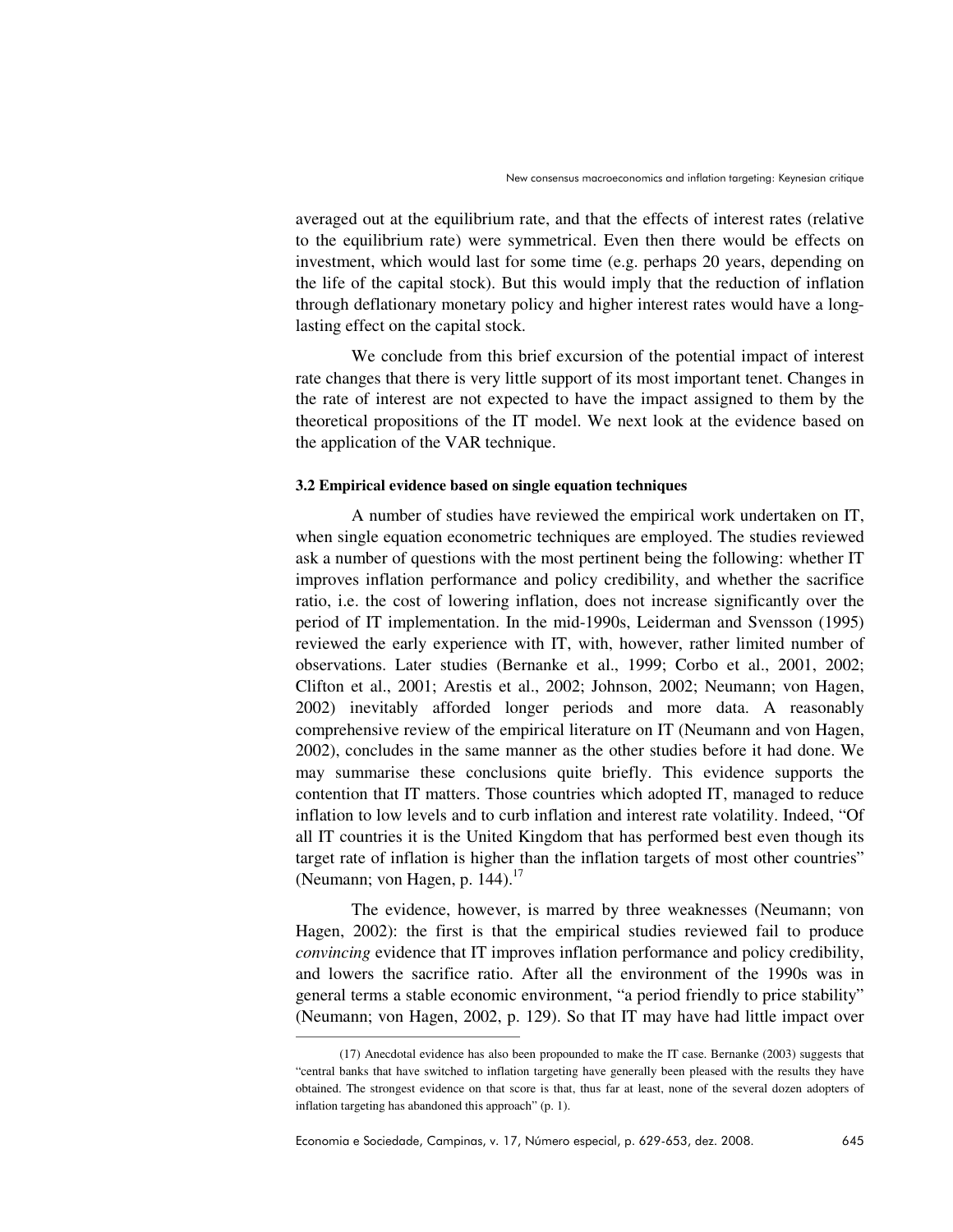what any sensible strategy could have achieved; indeed, non-IT countries also went through the same experience as IT countries (Cecchetti; Ehrmann, 2000). The second weakness is that despite the problem just raised, that of lack of convincing evidence, the proponents argue very strongly that non-adoption of IT puts at high risk the ability of a central bank to provide price stability (for example, Bernanke et al., 1999, 'submit a plea' for the Fed to adopt it; also Alesina et al., 2001, make the bold statement that the European Central Bank could improve its monetary policy by adopting IT; both studies do not provide any supporting evidence, though). And yet, both the Fed and the European Central Bank remain highly sceptical (Gramlich, 2000, and Duisenberg, 2003, do not actually regard IT appropriate for the USA and the euro area, respectively). The third weakness refers to the argument that in a number of countries (for example, New Zealand, Canada and the UK) inflation had been 'tamed' well before introducing IT (Mishkin; Posen, 1997).

In the same paper, the authors produce further evidence, which enables them to conclude that IT has proved an effective 'strategy' in the fight against inflation. This is based on the argument that whenever IT was adopted, countries experienced low inflation rates, along with reduces volatility of inflation and interest rates. However, the evidence produced by the same study cannot support the contention that IT is superior to money supply targeting (for example, the Bundesbank monetary targeting between 1974 and 1998), or to the Fed's monetary policy in the 1980s and 1990s (which has pursued neither a monetary nor an inflation targeting policy. A further finding of this paper is that Taylor rules suggest that central banks focus more on the control of inflation after adopting inflation targeting, thereby implying that price stability will be achieved. A result supported by the VAR evidence, which indicates that the relative importance of inflation shocks as a source of the variance of interest rates rises after adoption of inflation targeting.

Mishkin (2002) in discussing Neumann and von Hagen (2002), however, points out that since both short-term and long-term coefficients on inflation in the Taylor rules estimated relationships, are less than 1, the inflation process is highly unstable. The implication here is that when there is an increase in inflation the central bank raises the rate of interest by a smaller amount, thereby reducing the real rate of interest. This is of course an inflationary move by the central bank when the opposite was intended. This is also true for the non-IT countries, like the USA, a result that is contrary to Taylor's (1993) finding, who argues that for the USA it is greater than 1 in the post-1979 period when allegedly monetary policy performance improved relative to the pre-1979 period.

Mishkin (2002) identifies another interesting problem, which relates directly to the VAR approach. This is that since this approach does not contain any structural model of dynamics, the interpretation that inflation shocks contribute to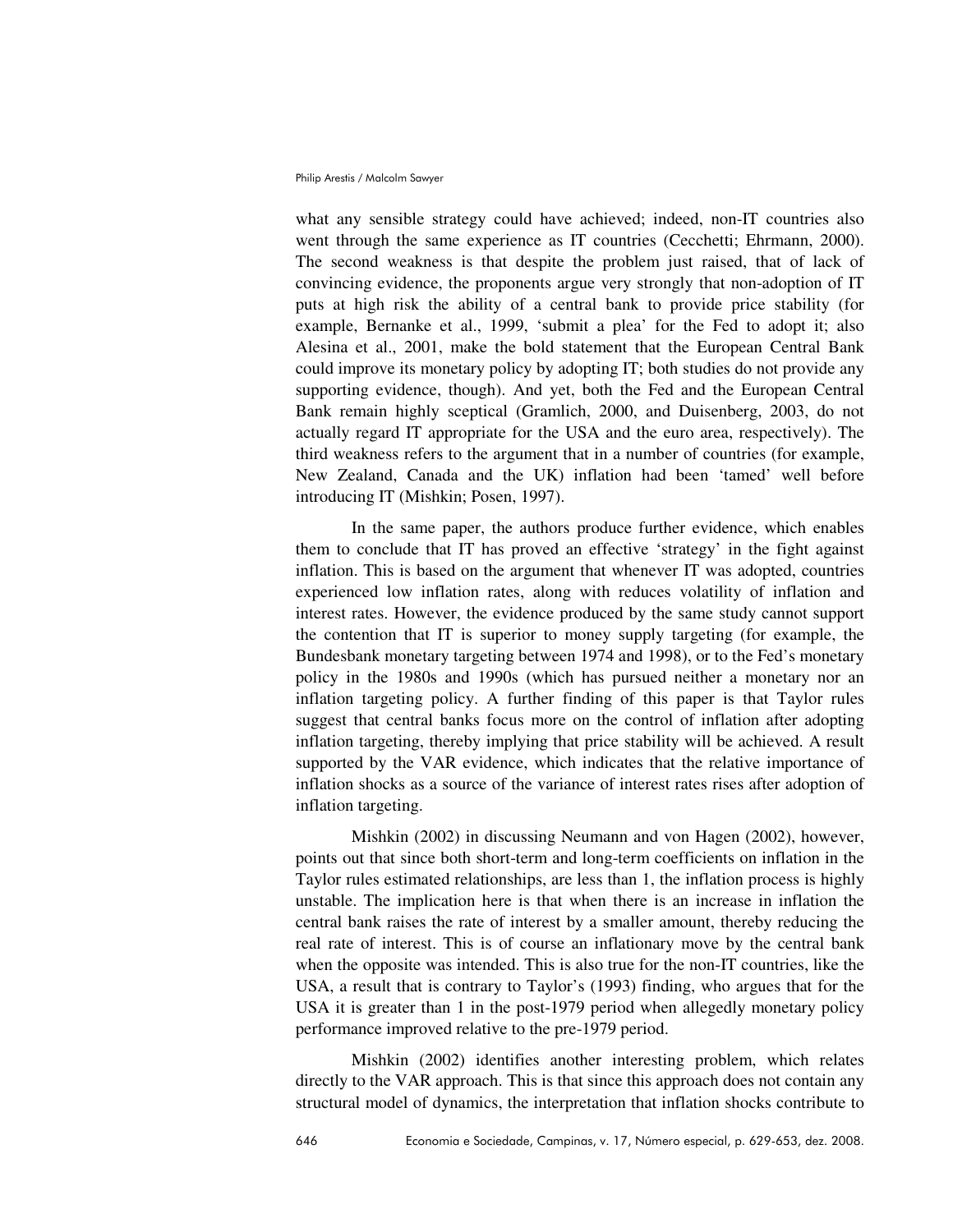the variance of interest rates need not imply necessarily increased focus on the control of inflation. This is so since if inflation shocks contribute to interest rate variability in an IT era, then inflation expectations would prevent inflation from deviating much from the inflation target; this would imply that the central bank is less focused on inflation, not more! Consequently, this would clearly suggest "that the VAR evidence in the paper, tells us little about the impact of inflation targeting on the conduct of monetary policy" (Mishkin, p. 150).

Ball and Sheridan (2003) measure the effects of IT on macroeconomic performance in the case of twenty OECD countries, seven of which adopted IT in the 1990s. They conclude that they are unable to find any evidence that IT improves economic performance as measured by the behaviour of inflation, output and interest rates. Not that better performance was not evident for the IT countries. Clearly, inflation fell in these countries and became more stable; and output growth stabilised during the IT period as compared to the pre-IT period. But then the same experience was evident for countries that did not adopt IT. Consequently, better performance must have been due to something other than IT. When performance is compared, it is larger for IT countries than for non-IT countries, a result that is similar in many ways to that of Neumann and von Hagen (2002); the latter see it as a further benefit of  $IT<sup>18</sup>$  Ball and Sheridan (2003), however, suggest that the evidence they produce, and by implication that of Neumann and von Hagen (2002), does not support even this modest claim of IT benefit. This is explained by resorting to further evidence of countries with unusually high and unstable inflation rates where this problem disappears irrespective of their adoption of IT. Indeed, controlling for this effect, the apparent benefit disappears altogether. The apparent success of IT countries is merely due to them having "high initial inflation and large decreases, but the decrease for a given initial level looks similar for targeters and non-targeters" (Ball; Sheridan, 2003, p. 16). The same result prevails in the case of inflation variability and inflation persistence. As to whether IT affects output behaviour and interest rates, Ball and Sheridan (2003) conclude in the same vain that IT does not affect output growth or output variability, nor does it affect interest rates and their variability.<sup>19</sup>

<sup>(18)</sup> It is actually viewed by Neumann and von Hagen (2002) as evidence of 'convergence' in that on average IT countries converge to the inflation rates of the non-IT countries in the targeting period.

<sup>(19)</sup> A related recent study by Bodkin and Neder (2003), examines IT in the case of Canada for the period 1980-1989 and 1990-1999 (the IT period). Their results, based on graphical analysis, clearly indicate that inflation over the IT period did fall, but at a significant cost of unemployment and output. A result which leads the authors to the conclusion that a great deal of doubt is cast "on the theoretical notion of the supposed long-run neutrality of money", an important, if not the most important, ingredient of the theoretical IT framework. The also, suggest that the "deleterious real effects (higher unemployment and ….. lower growth) during the decade under study suggests that some small amount of inflation (say in the range of 3 to 5 percent) may well be beneficial for a modern economy" (p. 355).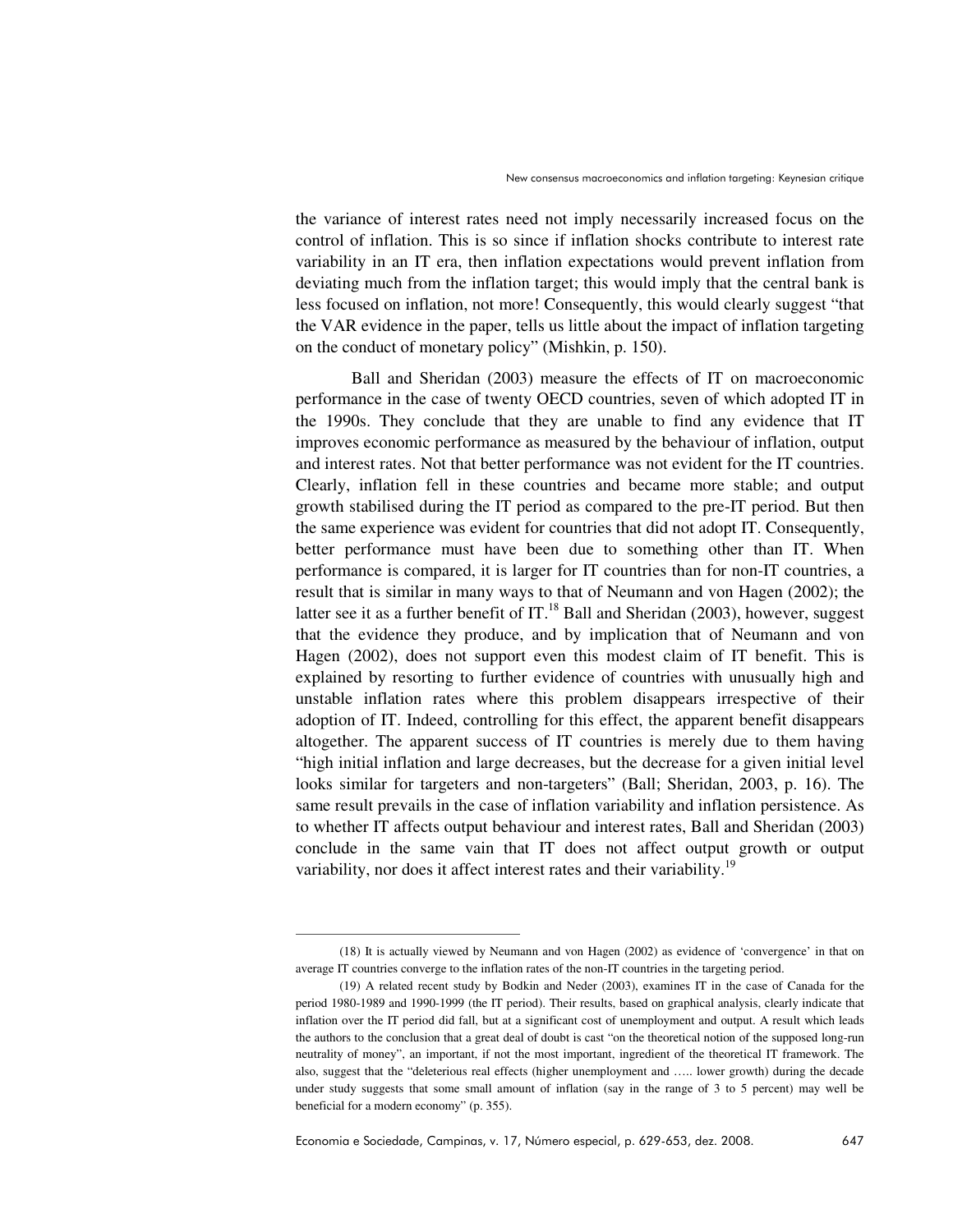### **Summary and conclusions**

We have argued in this paper that IT is closely associated with the NCM. We have located the theoretical foundations of IT and identified a number of weaknesses and reservations with it. We have also assessed critically the empirical work undertaken on IT. The overall evidence on IT is that it has gone hand-in hand with low inflation (King, 1997b), but there is still the question of causation, of course, that needs further work. But there is still the possibility that IT 'locks in' low inflation. The available evidence would suggest that a central bank does not need to pursue an IT strategy to achieve this and other objectives. Non-IT central banks have done as well, if not better in some cases. It would, thus, appear that Mishkin's (1999) premature statement that the reduction of inflation in IT countries "beyond that which would likely have occurred in the absence of inflation targets" (p. 595), is not supported by any theoretical reasoning or empirical evidence. We would, therefore, conclude overall along with Ball and Sheridan (2003) that the recent 'low-inflation' era is not different for IT and non-IT countries. Consequently, IT has been a great deal of fuss about really very little!

#### **References**

AKERLOF, G. A.; DICKENS, W. T.; PERRY, G. L. The macroeconomics of low inflation. *Brookings Papers on Economic Activity*, 1, p. 1-76, 1996.

ALCHIAN, A. A.; KLEIN, B. On a correct measure of inflation. *Journal of Money, Credit and Banking*, v. 5, n. 1, p. 173-191, 1973.

ALESINA, A. F.; BLANCHARD, O.; GALI, J.; GIAVAZZI, F.; UHLIG, H. *Defining a macroeconomic framework for the Euro area*: monitoring the European Central Bank 3. London: Centre for Economic Policy Research, 2001.

ANGELONI, I.; KASHYAP, A.; MOJON, B.; TERLIZZESE, D. Monetary transmission in the Euro Area: where do we stand. *European Central Bank Working Paper Series*, n. 114, 2002.

ARESTIS, P.; CAPORALE, G. M.; CIPOLLINI, A. Is there a trade-off between inflation and output gap? *The Manchester School of Economic and Social Research,* v. 70, n. 4, p. 528-545, 2002.

\_\_\_\_\_\_\_\_; KARAKITSOS, E. *The post-bubble US economy*: implications for financial markets and the economy. London: Palgrave Macmillan, 2004.

\_\_\_\_\_\_\_\_; SAWYER, M. *Can monetary policy affect the real economy?* Levy Economics Institute of Bard College, Sept. 2002. (Working Paper, n. 355).

\_\_\_\_\_\_\_\_; SAWYER, M. *The nature and role of monetary policy when money is endogenous*. Levy Economics Institute of Bard College, Mar. 2003a. (Working Papers Series, n. 374).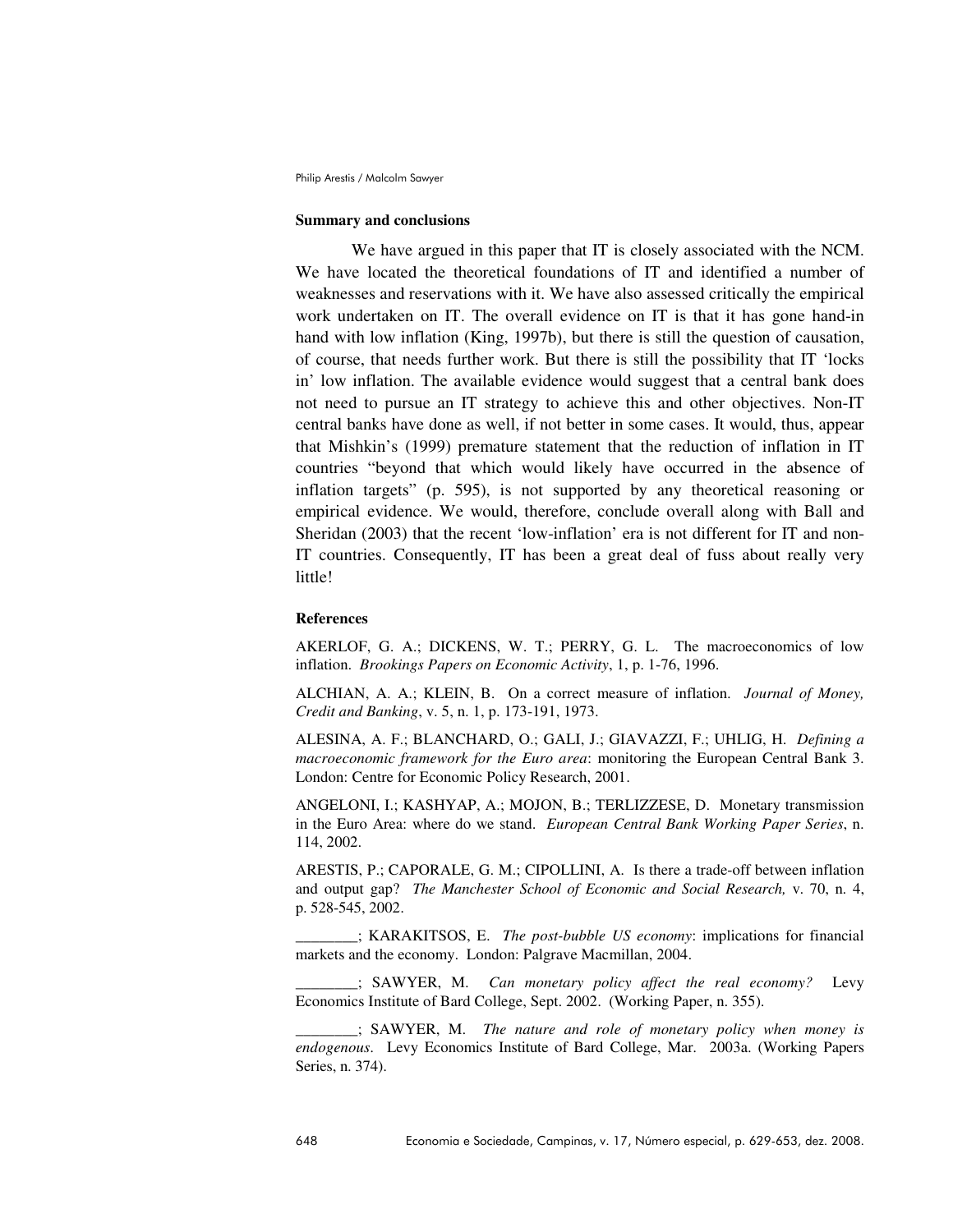ARESTIS, P.; SAWYER, M. Does the stock of money have any causal significance? *Banca Nazionale del Lavoro Quarterly Review*, v. LVI, n. 225, p. 113-136, 2003b.

\_\_\_\_\_\_\_\_; \_\_\_\_\_\_\_\_. Reinventing fiscal policy. *Journal of Post Keynesian Economics*, v. 26, n. 1, p. 3-25, 2003c.

\_\_\_\_\_\_\_\_; \_\_\_\_\_\_\_\_. *The case for fiscal policy*. Levy Economics Institute of Bard College, May, 2003d. (Working Papers Series, n. 382).

\_\_\_\_\_\_\_\_; \_\_\_\_\_\_\_\_. *On the effectiveness of monetary policy and fiscal policy*. Levy Economics Institute of Bard College, Jan., 2003e.(Working Papers Series, n. 369).

BALL, L.; SHERIDAN, N. Does inflation targeting matter? Cambridge, MA: National Bureau of Economic Research, 2003. (NBER Working Paper Series, n. 9577).

BANK OF ENGLAND. *Economic models at the Bank of England.* London, 1999.

\_\_\_\_\_\_\_\_. *Economic models at the Bank of England.* London, Sept. Update, 2000.

BARRO, R. J.; GORDON, D. B. A positive theory of monetary policy in a natural rate model. *Journal of Political Economy*, v. 91, n. 3, p. 589-619, 1983.

BEAN, C. Asset prices, financial imbalances and monetary policy: are inflation targets enough? In: RICHARDS, T.; ROBINSON, T. (Ed.). *Asset prices and monetary policy.* Reserve Bank of Australia, 2003. p. 48-76.

BERNANKE, B. S. 'Constrained discretion' and monetary policy. Remarks before the *Money Marketeers of New York University*, New York, Feb. 3rd., 2003a.

\_\_\_\_\_\_\_\_. A perspective on inflation targeting. Remarks at the *Annual Washington Policy Conference of the National Association of Business Economists*, Washington, DC, 25 Mar., 2003b.

\_\_\_\_\_\_\_\_; BLINDER, A. S. Credit, money and aggregate demand. *American Economic Review*, Papers and Proceedings, v. 78, n. 2, p. 435-439, 1988.

\_\_\_\_\_\_\_; GERTLER, M. Agency costs, net worth, and business fluctuations. *American Economic Review*, v. 79, n. 1, p. 14-31, 1989.

\_\_\_\_\_\_\_; \_\_\_\_\_\_\_. Monetary policy and asset price volatility. In: NEW Challenges for Monetary Policy, Proceedings of the Symposium Sponsored by the Federal Reserve Bank of Kansas City, Jackson Hole, Wyoming, Aug. 26-28, 1999. p. 77-128.

\_\_\_\_\_\_\_; \_\_\_\_\_\_\_. *Monetary policy and asset price volatility*. Cambridge, MA: National Bureau of Economic Research, 2000. (NBER Working Paper, n. 7559).

\_\_\_\_\_\_\_; \_\_\_\_\_\_\_; GILCHRIST, S. The financial accelerator in a quantitative business cycle framework. In: TAYLOR, J.; WOODFORD, M. (Ed.). *Handbook of macroeconomics.* Amsterdam: North Holland, 1999. v. 1.

\_\_\_\_\_\_\_; LAUBACH, T.; MISHKIN, F. S.; POSEN, A. *Inflation targeting*: lessons from the international experience. Princeton: Princeton University Press, 1999.

\_\_\_\_\_\_\_; MISHKIN, F. S. Inflation targeting: a new framework for monetary policy? *Journal of Economic Perspectives*, v. 11, n. 2, p. 97-116, 1997.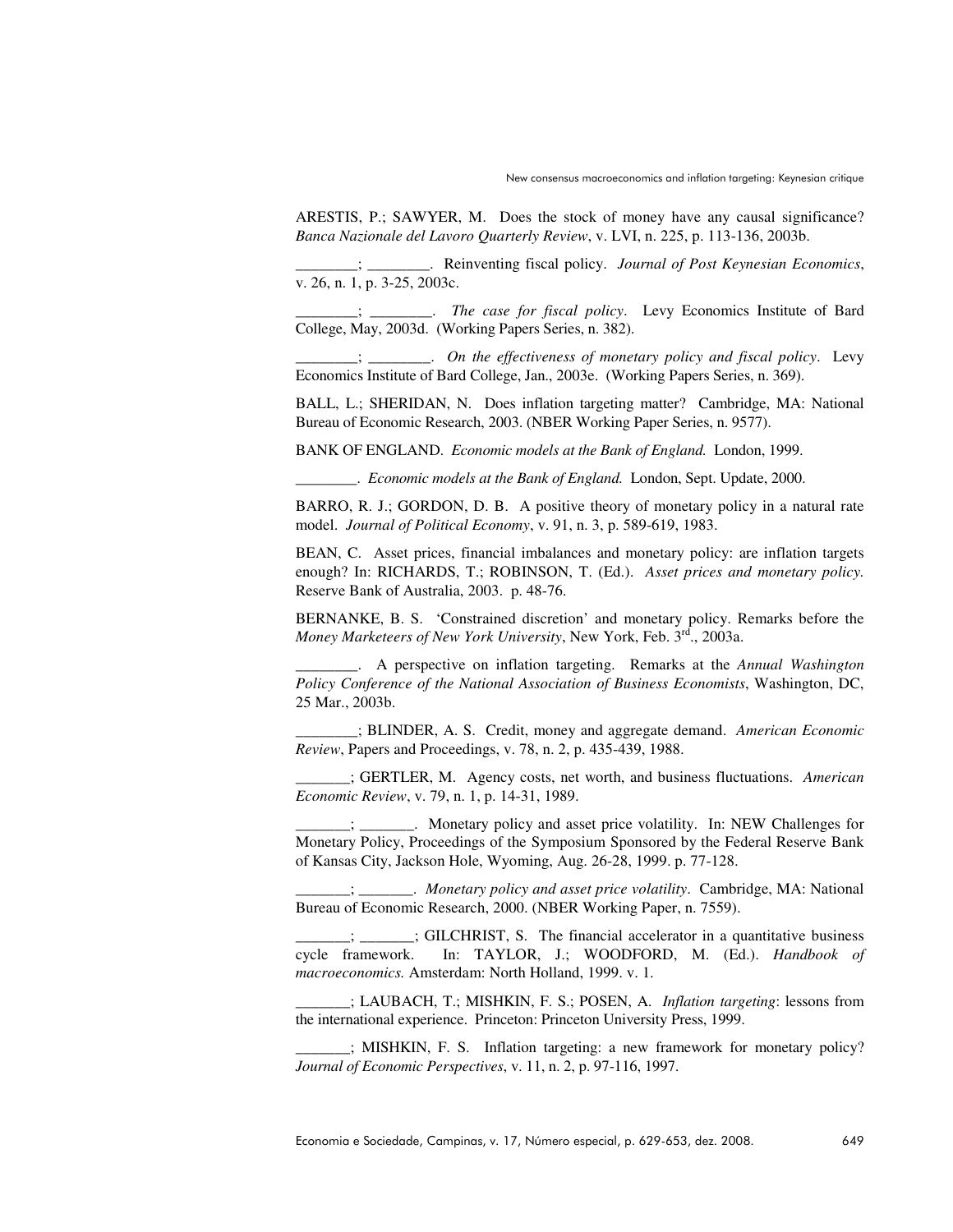BLINDER, A. S. *Central banking in theory and practice.* Cambridge, Massachusetts: MIT Press, 1998.

BODKIN, R. G.; NEDER, A. E. Monetary policy targeting in Argentina and Canada in the 1990s: a comparison, some contrasts, and a tentative evaluation. *Eastern Economic Journal*, v. 29, n. 3, p. 339-358, 2003.

BOIVIN, J.; GIANNONI, M. Assessing changes in the monetary transmission mechanism: a VAR approach. *Federal Reserve Bank of New York Economic Policy Review*, v. 8, n. 1, p. 97-111, 2002a.

\_\_\_\_\_\_\_\_; \_\_\_\_\_\_\_\_. Has monetary policy become less powerful? *Federal Reserve Bank of New York Staff Report*, n. 144, Mar. 2002b.

BORDO, M. D.; JEANNE, O. *Monetary policy and asset prices*: does 'Benign Neglect' make sense? Washington, D.C.: International Monetary Fund, 2002. (IMF Working Paper, n. 02/225).

CALVO, G. On the time consistency of optimal policy in the monetary economy. *Econometrica*, v. 46, n. 4, p. 1411-1428, 1978.

CECCHETTI, S. G.; GENBERG, H.; LIPSKY, J.; WADHWANI, S. B. Asset prices and Central Bank policy. *Geneva Reports on the World Economy*, International Centre for Monetary and Banking Studies and Centre for Economic Policy Research, Geneva and London, n. 2, 2000.

\_\_\_\_\_\_\_\_; EHRMANN, M. *Does inflation targeting increase output volatility?* An international comparison of policymakers' preferences and outcomes. Santiago: Central Bank of Chile, 2000. (Working Paper, n. 69).

CLEWS, R. Asset prices and inflation. *Bank of England Quarterly Bulletin*, p. 178-185, Summer 2002.

CLIFTON, E. V.; HYGINUS, L.; WONG, C-H. *Inflation targeting and the unemployment -inflation trade-off*. Washington, DC: International Monetary Fund, 2001. (IMF Working Paper, 01/166).

CORBO,V.; LANDERRRETCHE, M. O.; SCHMIDT-HEBBEL, K. *Assessing inflation targeting after a decade of world experience*. Santiago: Central Bank of Chile, 2001. Mimeografado.

\_\_\_\_\_\_\_\_; \_\_\_\_\_\_\_\_; \_\_\_\_\_\_\_\_. Does inflation targeting make a difference? In: LOAYZA, N.; SAITO, R. (Ed.). *Inflation targeting:* design, performance, challenges. Santiago: Central Bank of Chile, 2002.

DEBELLE, G.; FISCHER, S. How independent should a Central Bank be? In: FUHRER, J. C. (Ed.). *Goals, guidelines, and constraints facing monetary policymakers.* Boston: Federal Reserve Bank of Boston, 1994. p. 195-221.

DUISENBERG, W. Introductory statement, and questions and answers. *ECB Press Conference*, 8 May, Frankfurt, Germany, 2003.

DUPOR, W. *Nominal price versus asset price stabilisation*. University of Pennsylvania, 2002. Mimeografado.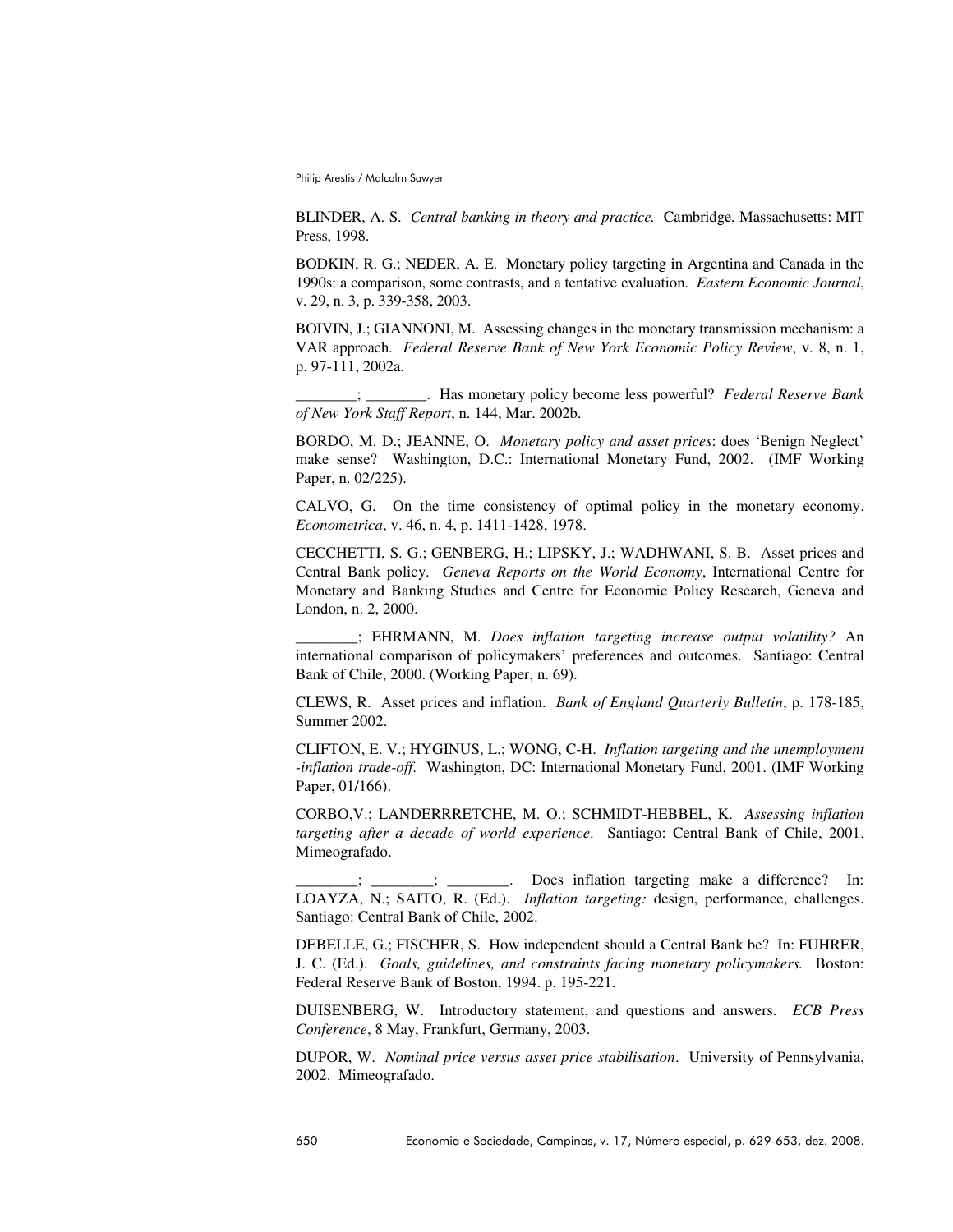FEDERAL RESERVE BANK OF NEW YORK Financial innovation and monetary transmission. *Economic Policy Review*, v. 8, n. 1, Proceedings of a Conference Sponsored by the Federal Reserve Bank of New York, 2002.

FISCHER, S. Modern central banking. In: CAPIE F.; GOODHART, C. A. E.; FISCHER, S.; SCHNADT, N. (Ed.). *The future of Central Banking.* Cambridge: Cambridge University Press, 1994. p. 262-308.

FORDER, J. The theory of credibility: confusions, limitations, and dangers. *International Papers in Political Economy*, v. 7, n. 2, p. 3-40, 2000.

FRACASSO, A.; GENBERG, H.; WYPLOSZ, C. How do central banks write? An evaluation of inflation reports by inflation targeting central banks. *Geneva Reports on the World Economy Special Report 2*, London: Centre for Economic Policy Research, 2003.

GALBRAITH, J. K. The inflation obsession: flying in the face of the facts. *Foreign Affairs*, v. 78, n. 1, p. 152-156, 1999.

GORDON, R. J. The time-varying NAIRU and its implications for economic policy. *Journal of Economic Perspectives*, v. 11, n. 1, p. 11-32, 1997.

GOODHART, C. A. E. What weight should be given to asset prices in the measurement of inflation. *Economic Journal*, v. 111, n. 472, p. F335-F356, 2001.

GRAMLICH, E. M. Inflation targeting. Remarks before the *Charlotte Economics Club*, Charlotte, North Carolina, 13 Jan. 2000.

GREENSPAN, A. *Economic volatility*. Speech given to a Symposium Sponsored by the Federal Reserve Bank of Kansas City, Jackson Hole, Wyoming, 2002.

GHOSH, A.; PHILLIPS, S. Warning: inflation may be harmful to your growth. *IMF Staff Papers*, v. 45, n. 4, p. 672-710, 1998.

HALL, S. Credit channel effects in the monetary transmission mechanism. *Bank of England Quarterly Bulletin*, p. 442-448, Winter 2001.

HM TREASURY. *Policy frameworks in the UK and EMU*: EMU Study. London: HMSO, 2003. Also available at: www.hm-treasury.gov.uk.

JOHNSON, D. R. The effect of inflation targeting on the behaviour of expected inflation: evidence from an 11 Country Panel. *Journal of Monetary Economics*, v. 49, p. 1521-1538, 2002.

KUTTNER, K. N.; MOSSER, P. C. The monetary transmission mechanism: some answers and further questions. *Federal Reserve Bank of New York Economic Policy Review*, v. 8, n. 1, p. 15-24, 2002.

KING, M. Changes in UK monetary policy: rules and discretion in practice. *Journal of Monetary Economics*, v. 39, p. 81-87, 1997a.

\_\_\_\_\_\_\_\_. *The inflation target five years on*. Lecture delivered at the London School of Economics, 29 Oct. 1997b.

\_\_\_\_\_\_\_. No money, no inflation – The role of money in the economy. *Bank of England Quarterly Bulletin*, v. 42, n. 2, p. 162-177. Reprinted in: MIZEN, P. (Ed.). *Central* 

Economia e Sociedade, Campinas, v. 17, Número especial, p. 629-653, dez. 2008. 651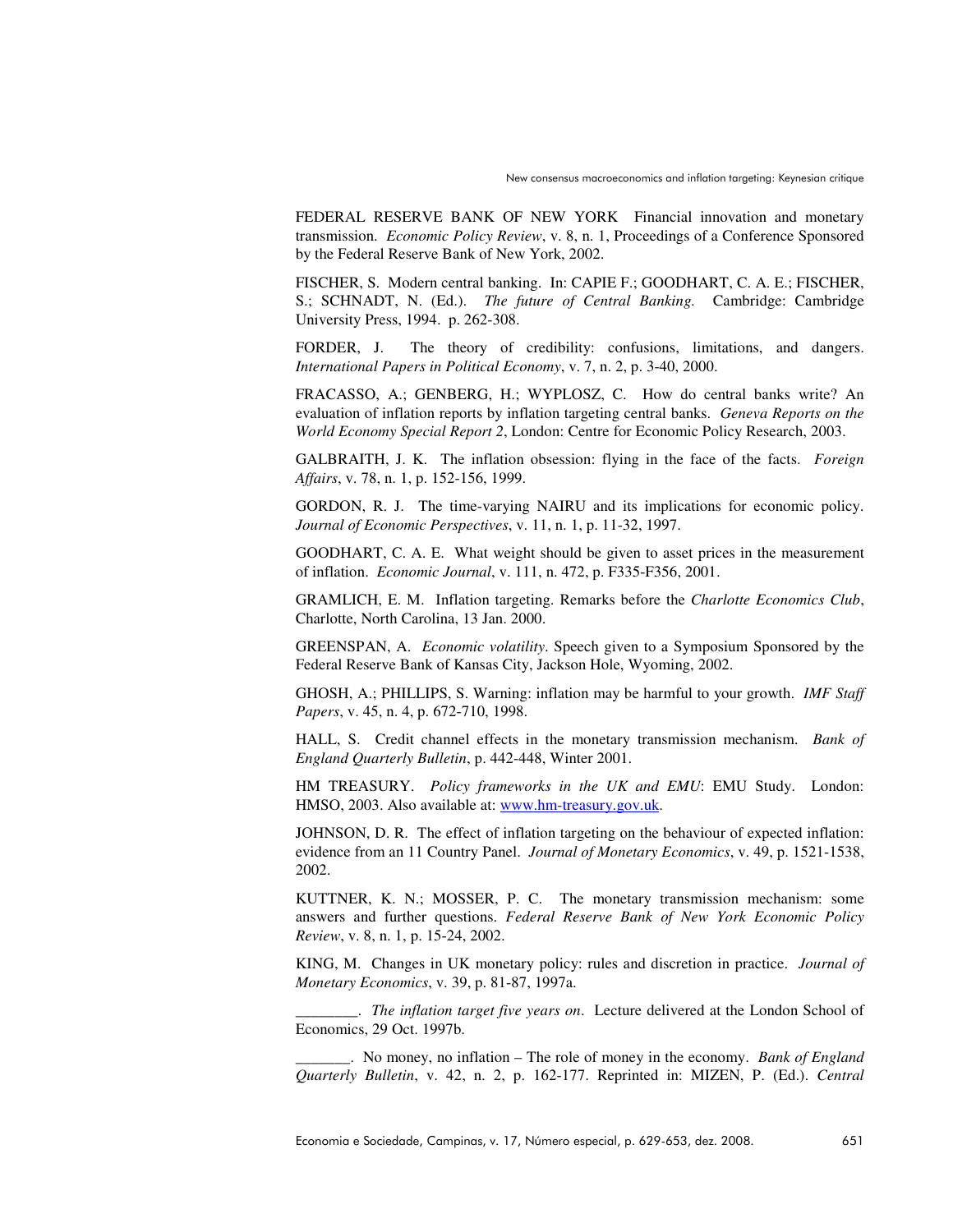*banking, monetary theory and practice:* essays in honour of Charles Goodhart. Cheltenham: Edward Elgar Publishing, 2003. 2002a. v. 1.

KING, M. The inflation target ten years on. *Bank of England Quarterly Bulletin*, v. 42, n. 4, p. 459-474, Summer 2002b.

\_\_\_\_\_\_\_\_. *The institution of monetary policy* – The Elly Lecture 2004. Presented at the American Economic Association Annual Meeting, San Diego, 4 Jan. 2004a.

\_\_\_\_\_\_\_. Comments on 'Risk and Uncertainty in Monetary Policy' by Alan Greenspan. Presented at the *American Economic Association Annual Meeting*, San Diego, 4 Jan. 2004b.

KYDLAND, F.; PRESCOTT, E. C. Rules rather than discretion: the inconsistency of optimal plans. *Journal of Political Economy*, v. 85, n. 3, p. 473-492, 1977.

LEIDERMAN, L.; SVENSSON, L. E. O. (Ed.). *Inflation targets.* London: Centre for Economic Policy Research, 1995.

MCCALLUM, B. T. Monetary policy analysis in models without money. *Federal Reserve Bank of St. Louis Review*, v. 83, n. 4, p. 145-160, 2001.

MEYER, L. Inflation targets and inflation targeting. Remarks at the *University of California at San Diego Economics Roundtable*, San Diego, California, 17 Jul. 2001.

MISHKIN, F. S. International experiences with different monetary policy regimes. *Journal of Monetary Economics*, v. 43, p. 579-605, 1999.

\_\_\_\_\_\_\_\_. What should central banks do? *Federal Reserve Bank of St. Louis Review*, v. 82, n. 6, p. 1-13, 2000.

\_\_\_\_\_\_\_\_. Does inflation targeting matter? Commentary. *Federal Reserve Bank of St. Louis Review*, v. 84, n. 4, p. 149-153, 2002.

\_\_\_\_\_\_\_\_; POSEN, A. S. Inflation targeting lessons from four countries. *Federal Reserve Bank of New York Economic Policy Review*, v. 3, n. 1, p. 9-117, 1997.

NEUMANN, M. J. M.; VON HAGEN, J. Does inflation targeting matter? *Federal Reserve Bank of St. Louis Review*, v. 84, n. 4, p. 127-148, 2002.

PALLEY, T. I. A post Keynesian framework for monetary policy: why interest rate operating procedures are not enough. Presented to the Conference on *Economic Policies*: Perspectives from Keynesian Heterodoxy, Dijon, France, 14-16 Nov. 2002. Revised Mar. 2003.

ROGOFF, K. The optimal degree of commitment to an intermediate monetary target. *Quarterly Journal of Economics*, v. 100, n. 4, p. 1169-1189, 1985.

ROTEMBERG, J. J.; WOODFORD, M. An optimization-based econometric framework for the evaluation of monetary policy. *NBER Macroeconomics Annual 1997*, National Bureau of Economic Research, Cambridge, MA, p. 297-346, 1997.

RUDEBUSCH, G. D.; SVENSSON, L. E. O. Policy rules for inflation targeting. In: TAYLOR, J. B. (Ed.). *Monetary policy rules.* Chicago: Chicago University Press, 1999.

ROOSA, R. V. Interest rates and the Central Bank. In: MONEY, trade and economic growth: essays in honour of John Henry Williams. New York: Macmillan, 1951. p. 270-295.